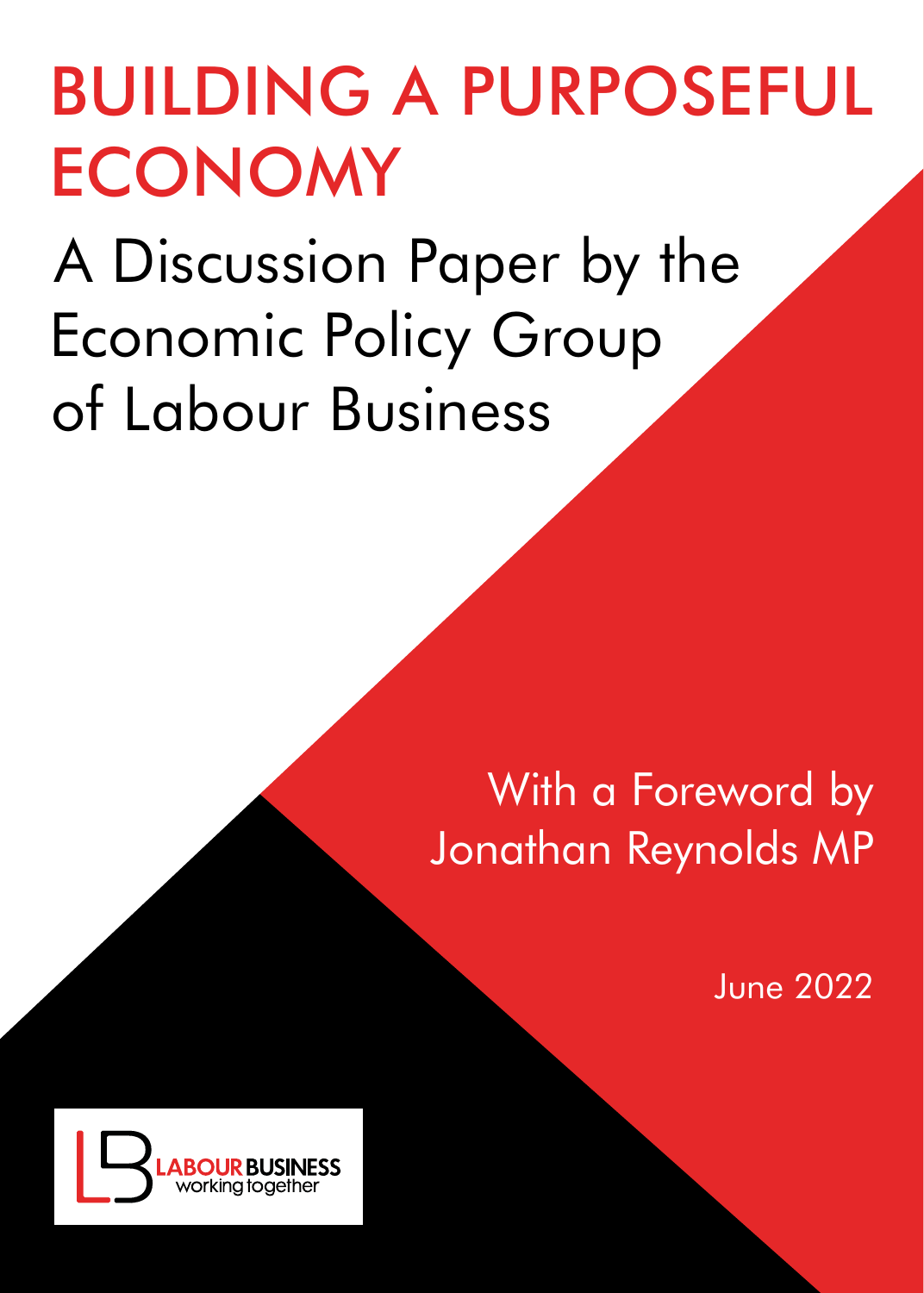### TABLE OF CONTENTS

| <b>FOREWORD</b>                                                                                | $4 - 5$   |
|------------------------------------------------------------------------------------------------|-----------|
| <b>INTRODUCTION</b>                                                                            | $6 - 7$   |
| <b>EXECUTIVE SUMMARY</b>                                                                       | $8-9$     |
| AN OPPORTUNITY FOR A NEW STRATEGY                                                              | $10 - 14$ |
| A CLEAR LABOUR MESSAGE ON BUSINESS                                                             | 14        |
| PART ONE An enterprise-led recovery                                                            | $15 - 17$ |
| <b>PART TWO</b> More and better business                                                       | $17-18$   |
| PART THREE Showing Labour understands the future of business                                   | $19-21$   |
| A PURPOSE-LED ECONOMY: HOW CAN LABOUR IMPLEMENT<br>THIS IN GOVERNMENT?                         |           |
| Myth one: The UK is too heavily regulated                                                      | 22        |
| Myth two: The UK lacks innovation and creativity                                               | $22 - 23$ |
| Myth three: UK markets are uncompetitive                                                       | $23 - 24$ |
| Myth four: UK businesses are overtaxed                                                         | 24        |
| PURPOSE AND LONG-TERM VALUE CREATION                                                           | 25-27     |
| A PURPOSEFUL ECONOMY: LABOUR'S VISION FOR BUSINESS TO DELIVER A<br>PROSPEROUS AND FAIR ECONOMY |           |
| Corporate governance and reporting                                                             | 29-30     |
| Public procurement reform<br>$\bullet$                                                         | $30 - 31$ |
| Tax reform to promote purpose-led business<br>$\bullet$                                        | $31-32$   |
| Expanding democracy across our economy<br>$\bullet$                                            | 33-34     |
| Access to finance                                                                              | 34-35     |
| Competition and industrial policy                                                              | 35-36     |
| <b>LABOUR AS THE NATURAL PARTY OF BUSINESS</b>                                                 | 37        |

Copyright © Labour Business 2022. All Rights Reserved. Further copies of this report may be downloaded from the Labour Business website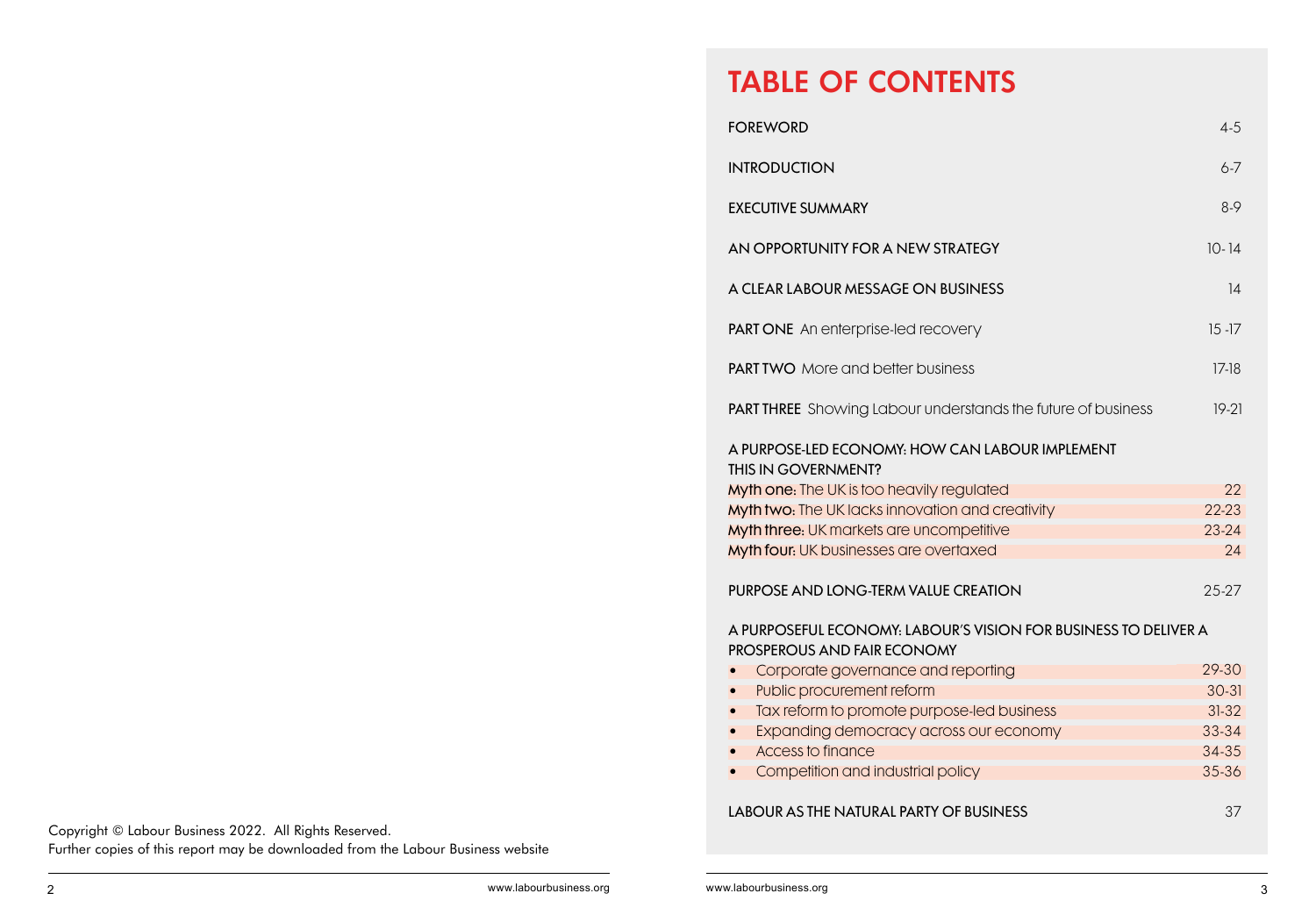### FOREWORD



When our Party has been at its best it has had a powerful and persuasive narrative on the role of business in society. When we speak with conviction about the future of business, Labour wins elections. When we ignore or do down the potential of business, we lose elections.

Our Party has a historic opportunity at the next election to frame a vision for a new partnership with British business.

The good news for Labour and for our country is that a quiet revolution is taking place through our economy. A growing number of companies here and around the world have been joining a movement reaching for a new way to do business. These firms see their role as "Enabling the transition to a purpose-driven economy must be a mission for a pro-business, pro-worker Labour Party."

protecting and promoting the interests of their workforce, local communities and environment as well as returning a profit to their shareholders. They are also reacting to clear public expectations that businesses act in a socially responsible way. These businesses also recognise that not only is it the right thing to operate in this way, it is also the best strategy for achieving sustainable profitability and long-term growth.

What is good for individual firms is good for the economy as a whole. As Chapter 1 of this pamphlet so persuasively articulates, where firms across the economy prioritise long-term wealth creation over short-term shareholder value, it can have profound effects on innovation and productivity. All this means that there is a huge prize for any country which is able to make the transition towards this purposeful economy faster than the others. It's a prize which will see better jobs on a decent wage, higher levels of investment across the country,

a just transition to Net Zero and lower levels of inequality.

But business leaders I speak to tell me that the institutions and rules of the UK economy do not always encourage such strategies. All too often, the environment in which our businesses operate is weighted against doing the right-thing. They reward short-term returns to shareholders over long-term wealth creation and shared prosperity. Take the system of business taxation, which currently punishes investment and entrepreneurship. That's why Rachel Reeves has pledged to scrap business rates and replace them with a new system of business taxation fit for the 21st century in a way which makes business taxation fairer, more transparent and more supportive of long-term investment and entrepreneurship.

Enabling the transition to a purposedriven economy must be a mission for a pro-business, pro-worker Labour Party. In the same way that Britain led the first Industrial Revolution, we have a chance to lead this Business Revolution.

In this pamphlet Labour Business have

set out their case for why we should take on this task and what a future Labour Government could do to speed up the transition towards a purposeful economy.

Building a better economy is not easy and will require strong leadership.

I believe it requires leadership which only the Labour Party can provide.

I am grateful to Labour Business for developing the ideas in this pamphlet and contributing to this debate within our Party.

As we prepare for the next General Election, I believe that transitioning towards a purposeful economy is a vision that can bring the party and the country together.

*Jonathan Reynolds MP*  **Shadow Secretary of State for Business, Energy and Industrial Strategy**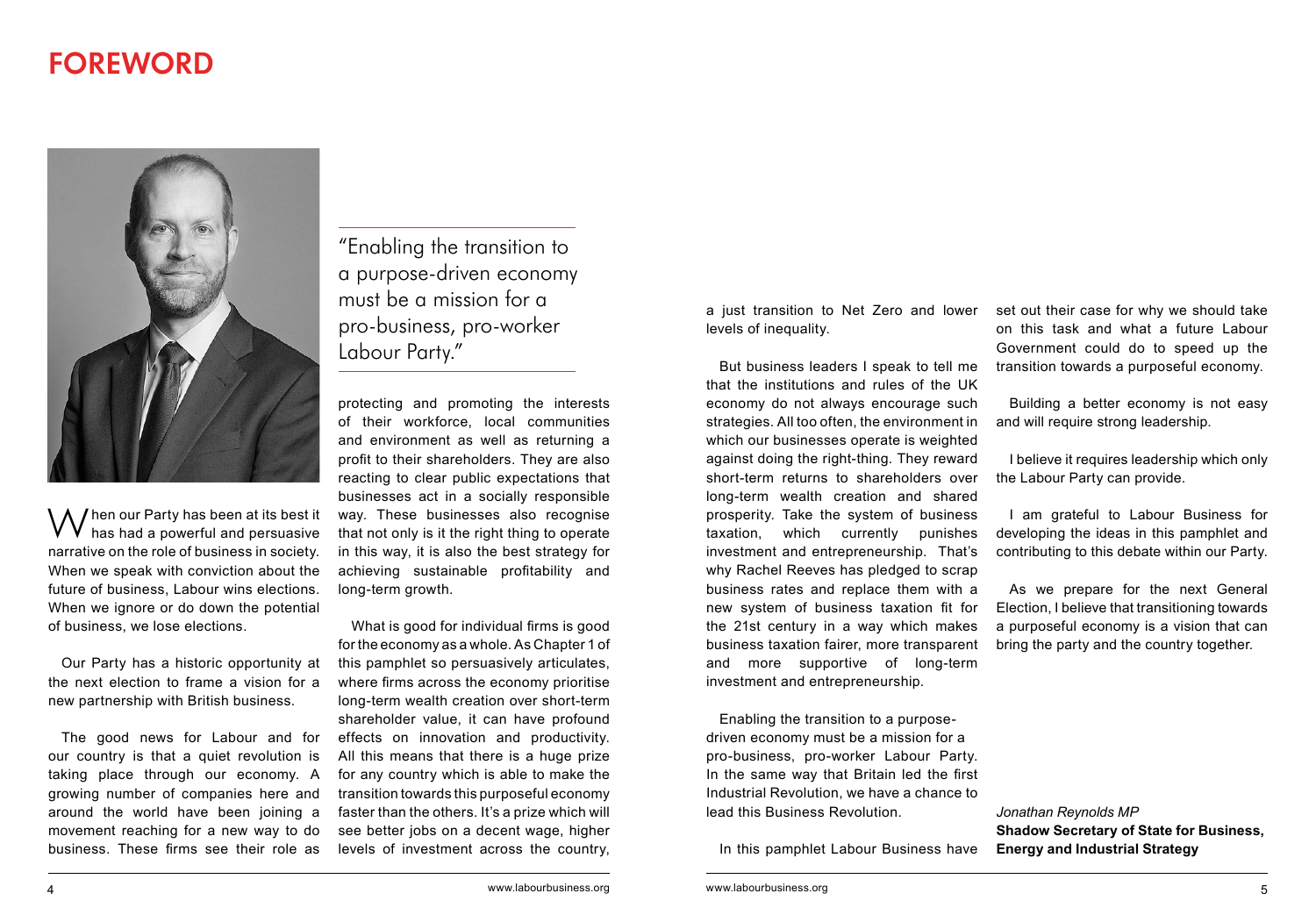### INTRODUCTION

abour Business (formerly known as the<br>
Labour Finance and Industry Group or LFIG) is the business membership organisation affiliated to the Labour Party, one of Labour's 21 affiliated socialist societies. Our members are Labour Party members who own, run and/or play leading roles in businesses – small, medium and large – across all sectors up and down the UK.

Labour Business was founded by Harold Wilson to enable the Labour Party to have a conversation with the business community. He believed that, if we don't listen to business, we can't expect business to listen to us. Founded in 1972, we are immensely proud to be celebrating our 50th anniversary this year.

Our mission now, as it was then, is to bust the myth that the Conservatives are the party of business, and to re-affirm the reality – which is that Labour is the natural party of business, a party which is unashamedly probusiness as well as pro-worker, a party which believes in a true partnership of government, businesses, workers and their trade unions.

This is not an academic exercise. It's about winning elections. And to win elections, we need to establish Labour's economic credibility, which means convincing voters that they can trust Labour on the economy. Without that, we simply will not win elections.

To help Labour establish its economic credibility, we are leading a conversation with businesses up and down the country – through roundtables, forums and events, both online and in person. Based on evidence collected from our business engagement activity, we work with Labour Front Bench teams, MPs and Peers, Mayors, Councillors, members and policy forums in the Party to develop business policies for upcoming elections – local, regional and national.

This publication is one of the many outputs from that work. Its focus is on the bigger economic picture. What would the economy look like under a Labour Government? What does it mean to be a "pro-business" party? Post-Covid, does Labour want to see a return to "business as usual"? If not, what kind of businesses does Labour want to see more of as the economy emerges from the pandemic and confronts the worsening climate crisis? Crucially, what sorts of levers are available to Labour in government to encourage a new and more sustainable business model.

The broad answer to these questions which we argue for in this publication is that we want to see more businesses with a purpose – businesses which lift their eyes above a short-term focus on shareholder returns, toward a mission-driven business agenda which places the well-being of people, society and the planet at the heart of its mission. Together, these purposeful businesses will make up what we call a "purposeful economy."

Just to be clear, our vision is not antiprofit. Without the profits generated by successful businesses, it is not possible to fund investment in innovation or to secure the tax revenues needed to pay for the public services which are the hallmark of a civilised society. Our vision is for profit with a purpose beyond simply filling shareholders' pockets.

And interestingly, as demonstrated in the pages that follow, all of the available data shows that businesses with a wider social or environmental purpose are actually more profitable than businesses with a narrower profit-driven purpose.

There are many models for this approach, and quietly the UK has become a world leader in the development of co-operatives, mutuals, community interest companies and other social enterprises, as well as B-Corps. We do not for a moment suggest that every business can or should become a social enterprise or B-Corp. What we do argue is that these purpose-driven businesses provide us with practical examples and plentiful data that all businesses can build upon.

This publication is one of a series of contributions by members of Labour Business from different policy perspectives on how Labour can promote the development of a new and better economy. It has been put together by the Economic Policy Group of Labour Business, one of our 9 policy groups, with input from other policy groups and members of our Executive Committee. We have also received expert advice from Social Enterprise UK, the membership body of social enterprises in the UK. We are very grateful to all of those who have given their time and expertise on an entirely voluntary basis.

We are especially grateful to Shadow Business Secretary Jonathan Reynolds MP, and members of his team, for offering feed-back on the text and providing a Foreword. We hasten to make it clear that the policies advocated in this document are not necessarily the policies of those who contributed to it, or of the Labour Party. Labour Business is solely responsible for its content and for any errors within it.

As its subtitle makes clear, this publication is a "discussion paper," not the last word, and we welcome comments on it. We hope it will help start the debate that needs to take place in the Labour family, in the business community, and in the wider electorate about how a future Labour Government can build a more purposeful economy which better serves our people, our society and our planet.

Only Labour can be trusted to deliver this vision, but we will have to fight for it.



*Hamish Sandison* **Chair, Labour Business**



*Liz Minns* **Vice Chair, Economic Policy Group, Labour Business**

[contact@labourbusiness.org](mailto:contact%40labourbusiness.org?subject=Labour%20business%20enquires) <https://labourbusiness.org/>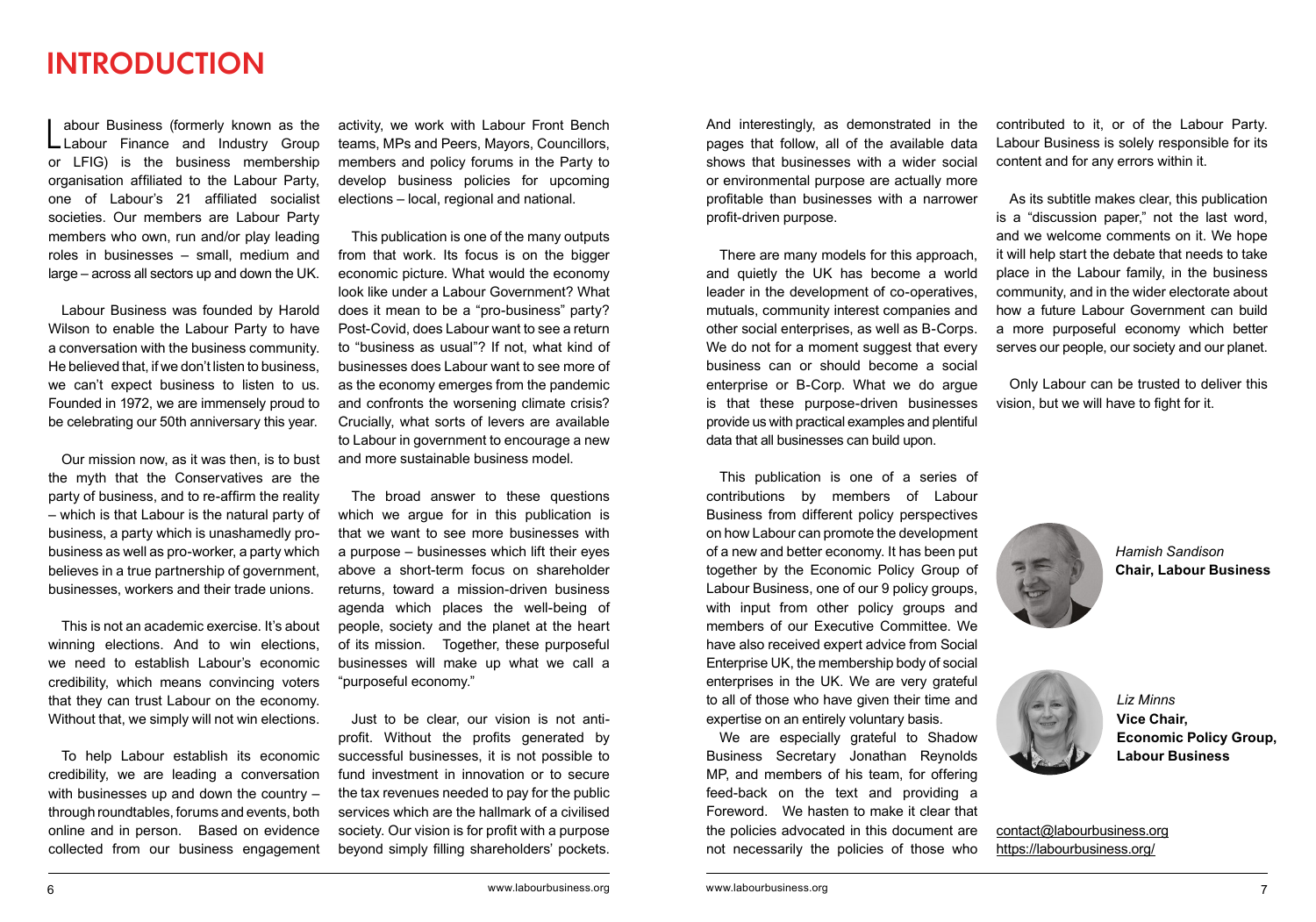### EXECUTIVE SUMMARY

L abour has a strategic opportunity to take the mantle of the "party of business" from the Conservatives and become "the natural party of business" – a party which is pro-business as well as pro-worker. This pamphlet is part of a series of contributions by Labour Business from different policy perspectives on how Labour can achieve this. Labour needs to take the initiative and own this agenda, increasing its economic credibility with the public and securing voters'

permission to make the reforms needed to enable Britain to flourish over the coming decades and deliver Net Zero.

Backward looking ideas on the role of business in our economy, a Prime Minister who does not understand the way that business works and a Conservative Party which has run out of ideas on how to reform our economy provide Labour with a once-ina-generation opportunity.

#### To maximise this opportunity, Labour must do three things

**The Firstly, Labour needs**<br>The give a clear message **Firstly, Labour needs that a strong recovery from COVID needs to be an enterprise-led recovery.** We need more and better business. This means that the State needs to be an enabler of growth, creating the policy environment as well as providing the investment and world-class public services necessary to drive sustainable economic growth. However, the decisions that businesses make at an individual level will have the biggest impact on whether we grow or succeed in the years ahead. Labour must be comfortable with business

leading our recovery within an enabling framework laid down by government.

2**Secondly, Labour needs to lay out the scale of the challenge that we face.** Under the Conservatives, we have seen consistently poor economic performance. We are now nearly a decade and a half away from the previous "high point" of British economic performance, under the last Labour Government. British business will need to achieve consistent levels of productivity growth, investment and wage growth that we have not seen in many

years. Returning to Conservative "business as usual" after COVID is simply not an option.

3**Thirdly, Labour needs to show that it understands how business can change and what the future of business can look like.**  We cannot just attack the current government – we need to have our own solutions. This pamphlet outlines the growing movement within the business community towards putting purpose ahead of profit and creating models of business which focus on long-term value creation.

"…companies which focus on a purpose beyond short-term profitability are more productive, invest more and develop their staff better than those that focus solely on profit."

Academic researchers and business leaders have written for many years that companies which focus on a purpose beyond short-term profitability are more productive, invest more and develop their staff better than those that focus solely on profit. In releasing the 'golden handcuffs' from British businesses, we can unleash their creativity and long-term value creation.

Creating a purposeful economy – an economy made up of purposeful businesses – can be a new economic mission for the Labour Party and can provide a philosophy to govern our policy making that we can credibly offer to the public and the business community. It is coherent and based on the latest ideas from academia, the business community and a growing body of evidence.

We cannot just passively wait for this transition to take place however. Labour will need to look at our corporate governance, the way that we provide financial support to business, the way we procure goods and services, the way that our tax system works and the support that we provide startups.

Articulating a new vision of more and better business based around shared values and priorities, particularly our need to deliver Net Zero, provides a policy agenda which can command business support and unite the country. Building a purposeful economy, bringing together purposeful businesses, is a way of helping every British business to be the best that it can be.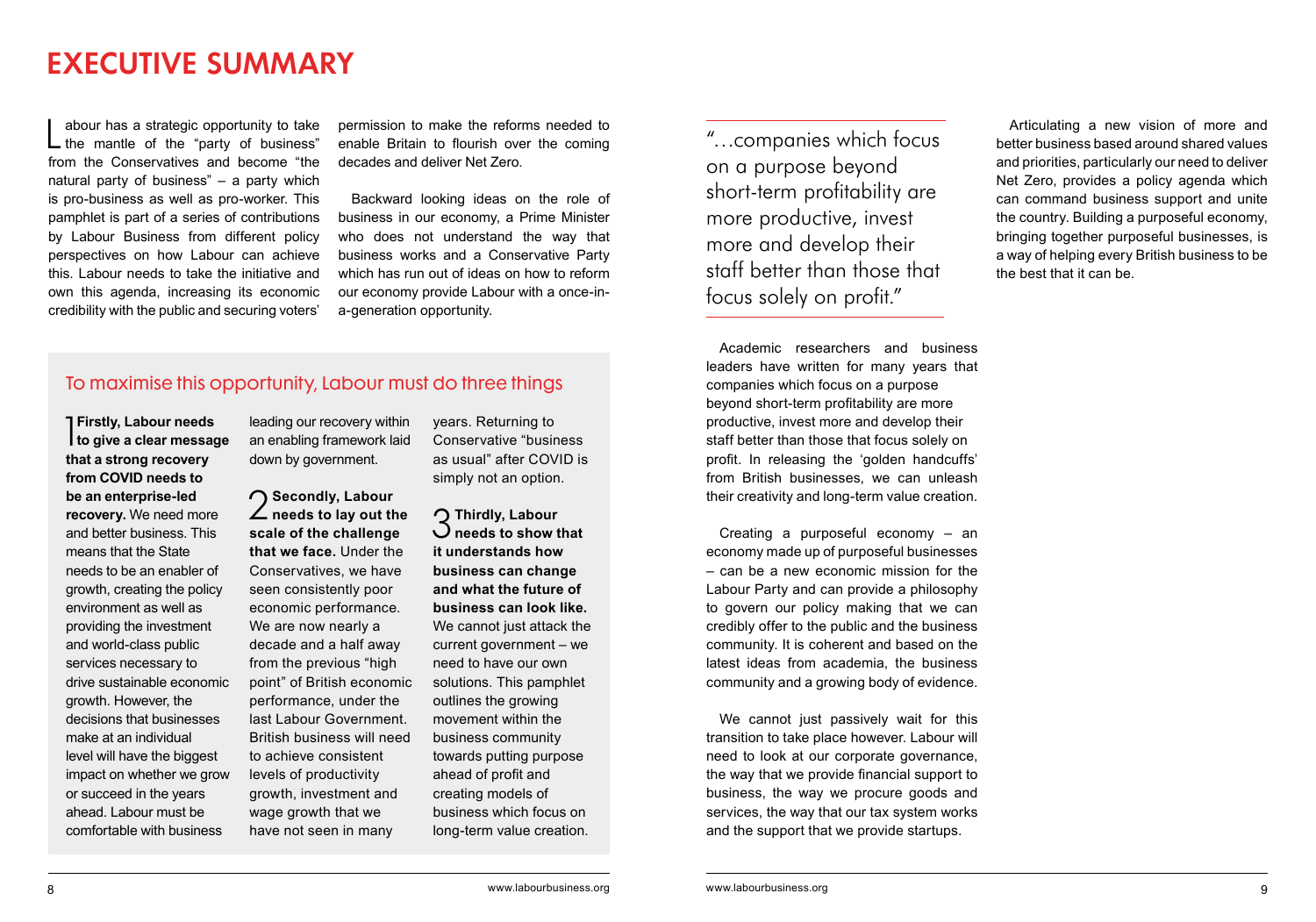### AN OPPORTUNITY FOR A NEW STRATEGY

The Labour Party faces a type of<br>Conservative Government that it has not encountered for over forty years, namely, a government committed, at least rhetorically, to significant public investment and an "active state".

Although Labour can debate and challenge the veracity of the government's claims to invest, the public seems to have accepted that Johnson's Government is going to spend and invest more. Deloitte's State of the State 2020/21 report has found that 48% of the public believe that the government will spend and borrow more in the wake of COVID. Only 14% believe that the government will embrace "austerity" after COVID<sup>1</sup>

A traditional Labour response would be to promise to spend even more than the Conservatives. Politically, this is likely to be supported by most Labour Party members and voters who traditionally favour higher levels of public spending. There is also a policy case for higher public spending. In the wake of COVID, with growing NHS waiting lists, the need for students to catch up at school, a threadbare social care system and the need for rapid decarbonisation - the State must invest more.

Relying on this approach in isolation is politically risky however. Firstly, in a bidding war with an incumbent government, the government is at a distinct advantage. The authority of the dispatch box and the Downing Street briefing room when announcing new spending is greater than that of an Opposition Leader or Shadow Chancellor. Secondly, the Conservative narrative since 2008 has been to position the Labour Party as irresponsible when it comes to managing the public finances. Promising to spend even larger amounts of public money, when the Conservatives are already rhetorically committed to significant levels of public investment, will simply help the Conservatives' messaging. Labour's response to this attack line has been to be honest about the need for tax rises to pay for spending. Although the Conservatives have themselves had to make significant tax rises, it is highly like that ahead of the next election, the Conservatives will seek to announce a series of popular tax cuts to shift the narrative.

It is a core argument of this pamphlet that, rather than seeing a higher spending Conservative Government as an unresolvable strategic dilemma, Labour should see the current situation as a strategic opportunity to recast itself as the natural party of business and enterprise, as well as the party of workers and their trade unions, building a more dynamic economy which can generate higher living standards and pay for world-class public services. This would capitalise on the lack of Conservative ideas to stimulate the economy and strengthen perceptions of the Labour Party as a party that can be trusted to govern the economy in partnership with businesses and workers. It would also provide us with an opportunity to build bridges with the business community.

1 Deloitte, The State of the State 2020-21: Government in the pandemic and beyond, November 2020

#### There are three main reasons for optimism.

1 **Firstly, for the first time in living memory, there is a Conservative Prime Minister who is perceived to be anti-business.** Most Conservative Prime Ministers are desperate to associate themselves with the private sector, either through accentuating their own backstory and connection with the private sector or through very strong rhetoric in support of business. The current Prime Minister has done neither of these things. As a former journalist, the public is aware that he has no real background in business or understanding of business. In terms of rhetoric, the Prime Minister is alleged, infamously, to have said in response to business concerns about Brexit, "f\$!% business." Where the Prime Minister has spoken about business, he has consistently misjudged the mood of the country and business itself. For example, in response to the development of vaccines by the private sector, the Prime Minister said that these were due to a combination of "greed" and "capitalism". 2 Not only did this provoke a backlash from the businesses involved in vaccine development, it also provoked a backlash from Conservative MPs. As this pamphlet will show, more businesses are embracing purpose and social responsibility because they know that society is changing. Labour needs to recognize this shift in the electorate and the business community. Our disconnected Prime Minister and the party he leads have not noticed these developments or have

ignored them, as they do not suit their ideological view on what business is.

2**The second opportunity is that the Government's own "build back better" rhetoric has become exclusively focused on the State as the vehicle for economic and social reform.** Since Thatcher, Conservative Governments have tended to put private sector-led growth at the centre of their economic agenda and down-played the role of the State. Over the past decade, Labour has rightly criticized the government's underfunding of infrastructure and public services as well as talking up the importance of the State as an enabler for economic growth. In a way, Labour has been a victim of its own success, with the public moving against Conservative austerity politics and Johnson recognising the public's desire for a more active state. The Prime Minister has sought to overturn forty years of Conservative orthodoxy by repositioning the public sector as the bedrock for economic success. In his speech to Conservative Party Conference in October 2020, the Prime Minister said that the *"only way to ensure true resilience and long-term prosperity is to raise the overall productivity of the country – and the bedrock of national productivity is of course something that we are responsible for, having great public services on which everyone – families,*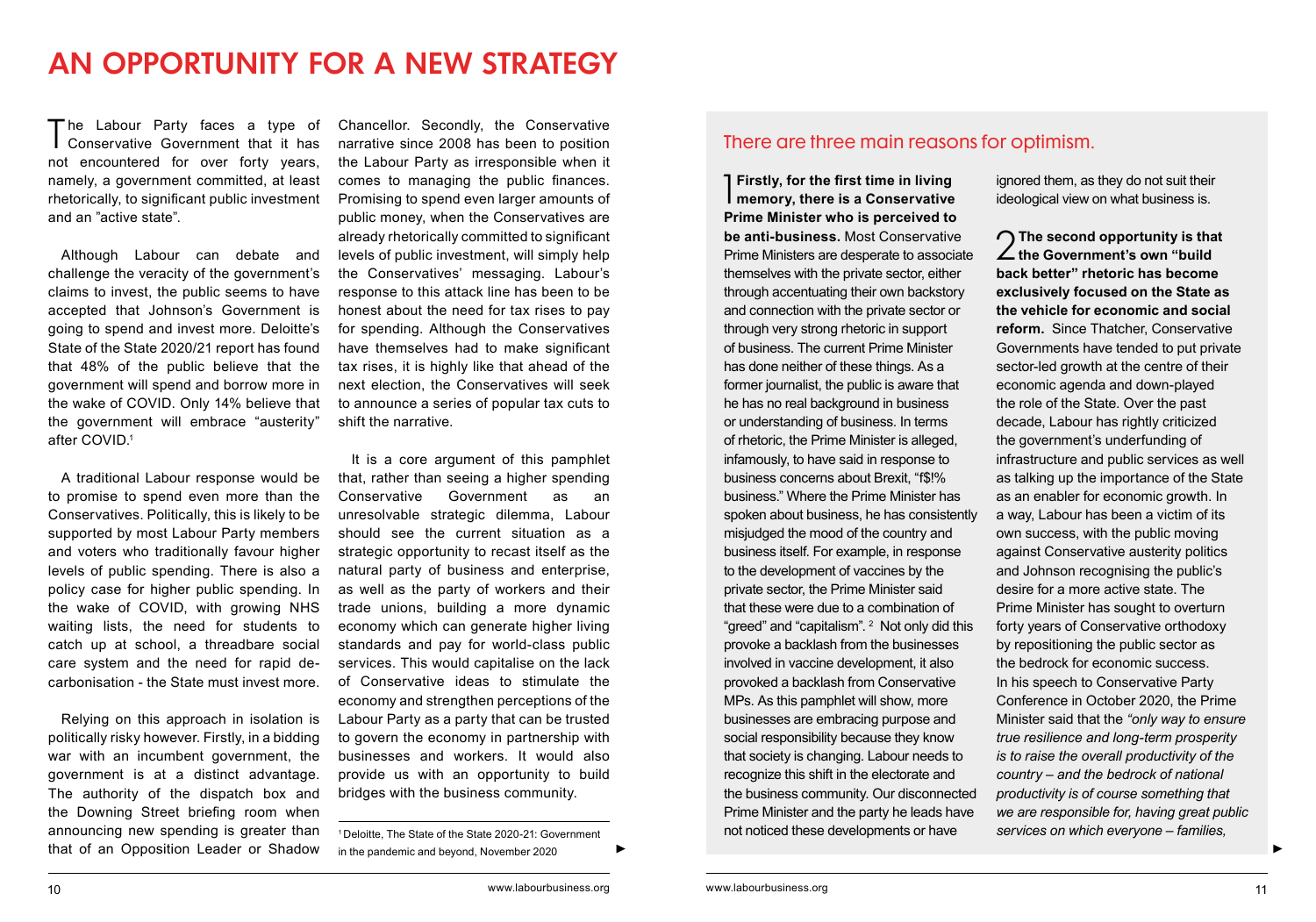*business, investors – can rely.*" The Chancellor took another hammer blow to the Conservatives' pre-COVID economic consensus by raising corporation tax significantly to pay for increased public investment after a decade where Conservatives had made a virtue of low corporation tax rates.

It is easy to dismiss both examples as mere politics. However, the truth is that the Conservatives do not understand why the economy has underperformed over the past decade and have now embraced significant levels of public investment in the search for a "quick fix" which leaves the status quo intact. Investment in infrastructure and public services are necessary conditions for a strong economy but are not sufficient.

Between 2016 and 2019, for example, gross fixed capital formation (a way of tracking investment) by the public sector increased by 9%.3 By contrast, private sector gross fixed capital formation grew by less than 0.1% in the same period.<sup>4</sup> The same trend can be identified in terms of public spending, where the total level of public spending has increased by 17% since 2016 and is due to increase by another 22% by the end of the Parliament according to the OBR. Although some factors such as Brexit need to be taken into consideration, we can look back to the 2000s – a period of relative economic calm – and see that the same trend emerges. Between 2000 and 2010, public sector investment increased by 94% under Labour governments. In the same period private sector investment decreased by 5%.<sup>5</sup>

This leaves the whole Conservative Party's policy framework dangerously onesided and lacking in credibility. Instinctively, the public know that the decisions and performance of our businesses will have a critical role in our recovery. The Conservatives do not want to talk about this because they fear it will draw attention to a gaping hole in their own policy platform and there is no agreement amongst the Conservative Party about what to do. This is in sharp contrast to the 1980s where the Conservatives developed a powerful critique of British business focused around privatisation, competition and deregulation.

The Conservative Party has embraced public investment because they think it is a way to crowd-in private sector investment and avoid confronting hard truths about the persistent lack of investment and productivity improvements by UK businesses. Labour must not let the Conservatives off the hook. We need to shine a light on the poor performance of our economy during their time in office and their lack of engagement in ways to help British business succeed.

2 BBC, 'Greed' and 'capitalism' helped UK's vaccines success, says PM, 24 March 2021 3 Office for National Statistics, Gross fixed capital

formation – by sector and asset, accessed October 2021

4 Ibid.

 $<sup>5</sup>$  Ibid.</sup>

3 **The third opportunity is the growing distance between the Conservative Party and the business community.**

The historian David Edgerton has noted the growing disconnect between the Conservatives and business since the Thatcher years. In previous years, links between major UK firms and the Conservative Party were very strong, with many Conservative Members of Parliament being board members of some of the UK's largest companies. This is not to say that Conservative MPs are less likely to come from business, the issue is the kind of businesses that they have come from. The links between the Conservatives and business are increasingly concentrated in the financial sector. The Chancellor, Business Secretary, Health Secretary, Leader of the House of Commons all worked in finance, rather than frontline businesses. This is despite the fact that finance only makes up 7% of the UK's economic output. As David Egerton noted in relation to Brexit "The first extraordinary feature is that the pro-EU position of most businesses operating in the UK was not more strongly felt in the councils of the Tory party. In the past, had a prime minister attempted to pursue a policy of national economic self-harm, the mass ranks of British capital would have intervened to prevent it (perhaps the best example of this was when businesses were strongly and openly in favour of voting to remain in the European Economic Community in the referendum of 1975)." 6

▶ ▶

Brexit, the stop-and-go COVID business support measures and the general tone of Conservative interaction with business has driven a wedge between the Conservative Party and the business community.

The issue of climate change has already created new opportunities for a stronger link between Labour and business. Most business leaders recognise the importance of tackling climate change, not just because of the financial risks that it presents to their business but also because of the moral imperative to help protect the planet. The Conservatives cannot make up their mind on how to tackle climate change or whether it is more important than other short-term political priorities. This has been highlighted in the recent creation of a "Net Zero Scrutiny Group" by Conservative MPs to undermine the case for investment to decarbonise the economy. A strong stance is needed from Labour, not only calling for partnership between business and a Labour Government but also recognising that the need for a spirit of responsibility and cooperation is in line with business thinking. As a result, given its consistency and reliability on this critical policy issue, Labour will be more trusted to take the long-term decisions needed to deal with climate change.

The important thing that our Party must remember is that this wedge will not exist forever. It will not be long before some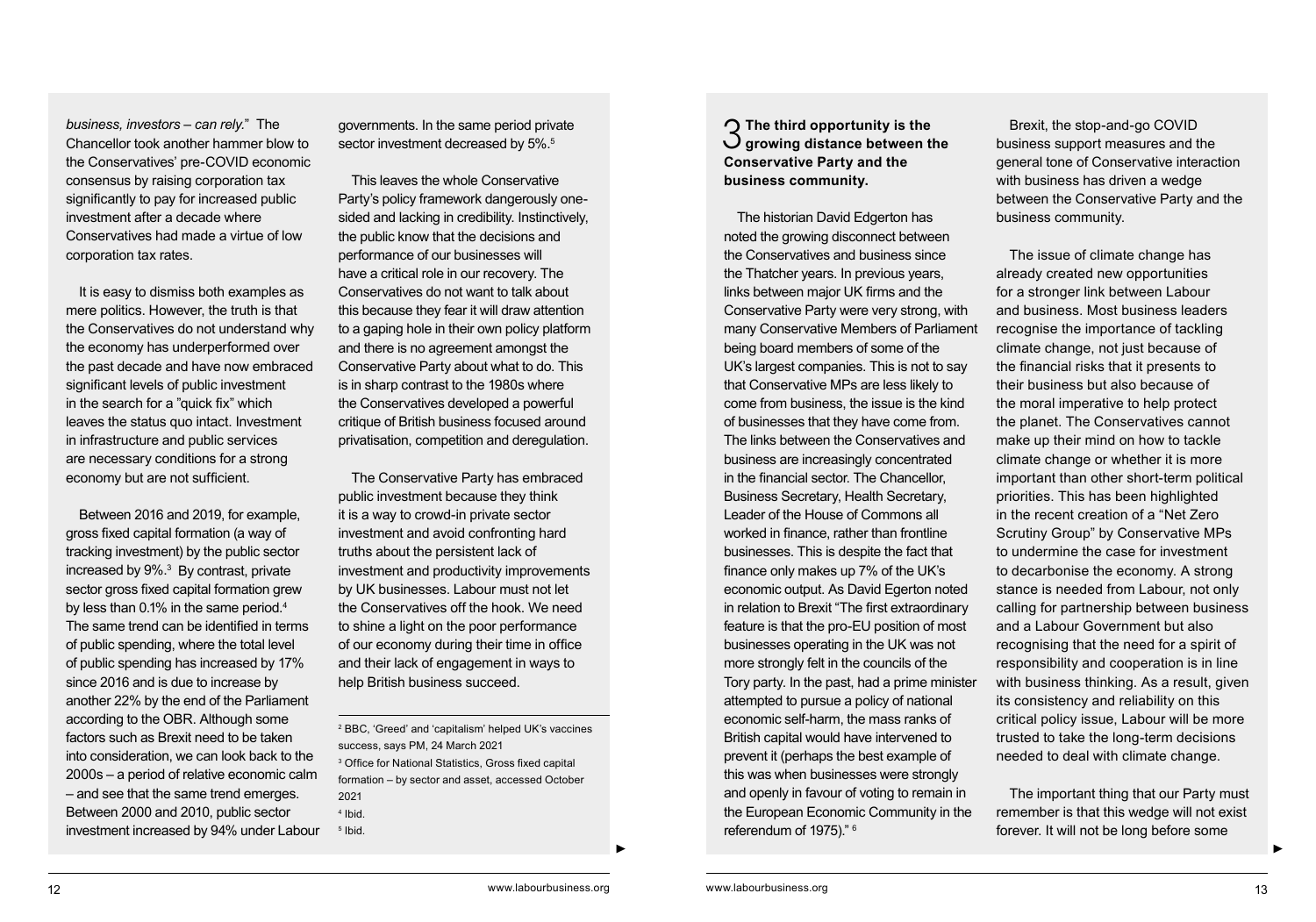Conservative voices begin to identify the need for a rapprochement with the wider business community ahead of the next election using the traditional tools of tax breaks and deregulation to entice business back into the fold.

For Labour, the moment to capitalise on this gap between the business community and the Conservative Party is now, using those relationships to strengthen the credibility of Labour as a party of government. In fact, Labour is likely to get a hearing on its plans for the future of business and the economy that it has not had for several decades.

For Labour, the opportunity is clear. The battleground must not just be public spending and public services – although Labour must continue to make the case for strategic investment and reform

to public services and infrastructure – it must be how we support British business to boost our recovery.

**How do we reinvigorate private investment? How do we achieve higher levels of productivity? How do we crowd-in private investment to deliver a just transition to Net Zero? How do we encourage businesses to contribute to the social challenges that our country faces?**

By raising these questions in the right way, with a strong narrative, Labour can establish itself as the natural party of business and regain the economic credibility which is an essential foundation for electoral success.

6 David Edgerton, How Business was sold, The New Statesman, 13 November 2019

### A CLEAR LABOUR MESSAGE ON BUSINESS

**Labour needs a clear narrative which is credible with the public and which provides a platform for policies to build a better, greener future for the whole of the United Kingdom.** 

#### In our view, this narrative needs to come in three parts.

- 1. A strong recovery from COVID can only be an enterprise-led recovery.
- 2. British business will need to achieve levels of investment and productivity growth not seen in a generation – in sporting terms we need British business to set a 'new personal best'.
- 3. Labour understands the challenges facing modern business, the Conservatives are stuck in the past.

#### PART ONE An enterprise-led recovery

Firstly, Labour needs to be clear that a strong recovery from COVID has to be an enterprise-led recovery. This does not mean talking down public investment or public services, but it does mean talking up business and the contribution that they will make to the UK's recovery from the pandemic.

Aside from the politics of it, this is a statement of truth.

A quick analysis of recent history and the data shows the power that business has to shape the UK's recovery from the pandemic.

Although COVID has led to a large increase in State intervention and public spending to maintain the economy, the vast majority of economic activity will take place in the private sector rather than in the State. Depending on your calculation, outside of COVID, the private sector contributes anywhere between 70-80% of economic activity. It is important to consider that even when we think about "public spending" at least around a third of that spending is through businesses in the form of public procurement. Pre-COVID, public procurement was £300bn a year or around 13% of UK GDP and although this is directed by the State, we are dependent on private businesses, social enterprises and charities to provide those public goods and services.7

We can also see from the recovery from the financial crisis the need for a robust enterprise-led recovery. Analysis by the OBR during the period 2010-2013 consistently found that a lack of productivity growth, which in turn suppressed wage growth, led to a slower than anticipated recovery from the financial crisis.<sup>8</sup> Some of this can be attributed to the Conservative austerity policies which reduced demand and created significant economic turbulence. However, there was also a lack of investment in staff by firms during the same period and the lower levels of investment. In a speech in 2018, Silvana Tenreyro, Professor of Economics and External Member of the Monetary Policy Committee, noted that there had been an investment boom in the EU, but this had not taken place in the United Kingdom. She believed that this lack of investment by firms was a driver in consistently lower levels of productivity.9

The myopic view of the then Conservative Government that the only thing that was holding back the UK's recovery was too much public spending was decisively disproven. The obsession of the Conservatives with the State as only factor behind the UK's lower levels of productivity (either that it has spent too much as in the Cameron/Osborne years or that it has not invested enough in infrastructure as in the May/Johnson years) is a political and policy weakness.

Labour needs to decisively reject this narrative of blaming the State through talking up the need for an enterprise-led recovery.

▶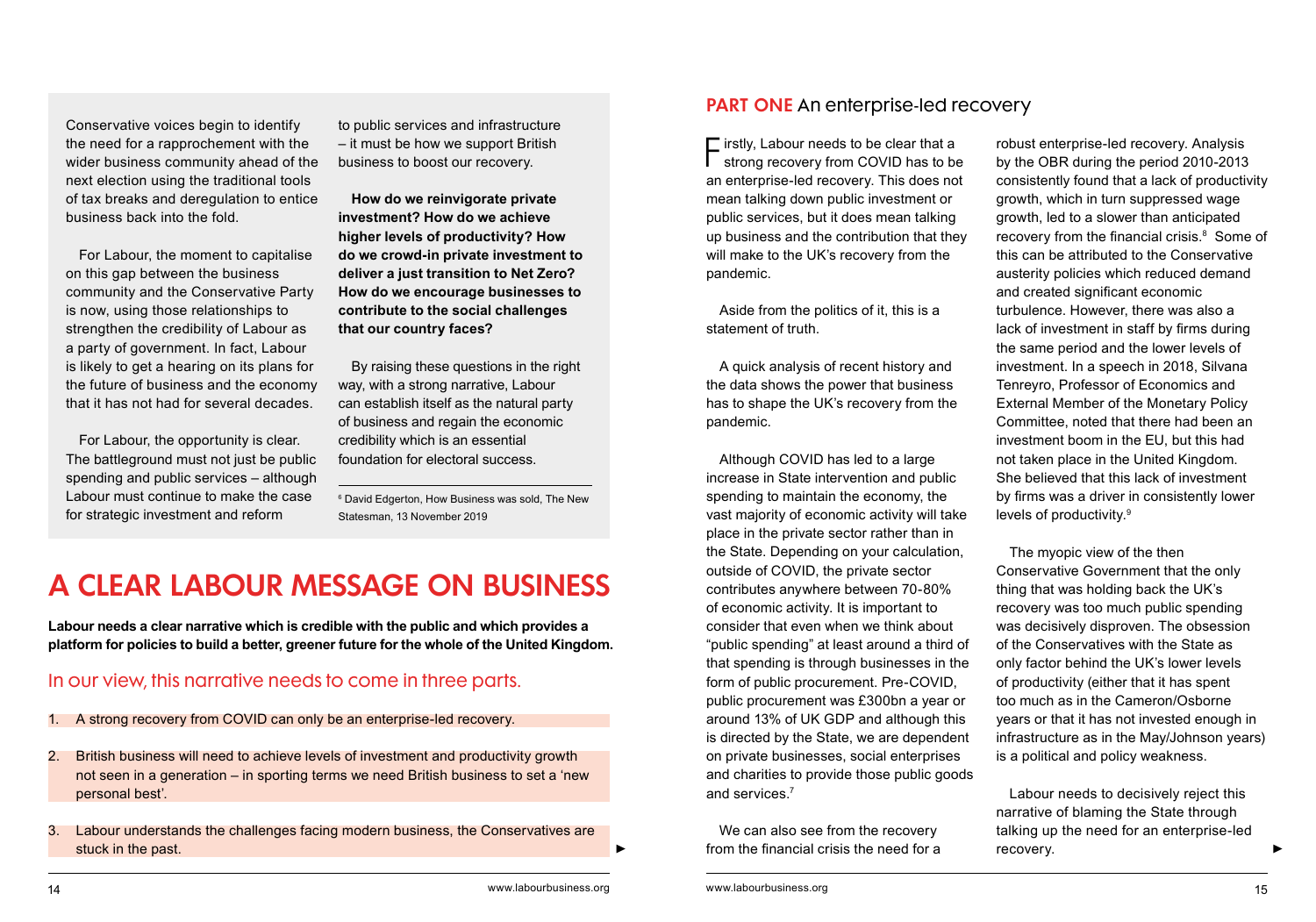"…this means talking up the role of business in the recovery, not focusing all the attention on the action of government."

In practice this means talking up the role of business in the recovery, not focusing all the attention on the action of government. Labour should be as vocal in engaging with the private sector about their plans for investment and hiring as it is about monitoring the UK Government's actions. It means Labour articulating the need for private sector growth to fuel higher levels of wages and the tax revenues needed to pay for public services. It means articulating that Labour will put in place the policies which will encourage higher levels of investment and innovation by private firms, not just relying on the State to do all the heavy lifting on issues such as increasing spending on skills or decarbonization. It means Labour speaking consistently, as Sir Keir Starmer did in his 2020 CBI speech, about the need for a partnership between business and a Labour Government in the national interest<sup>10</sup>

It also means tapping into the patriotic belief that the British people have in the importance of private enterprise. This is the country of the Industrial Revolution, the former workshop of the world. There is an emotional desire for Britain to become economically competitive on the global stage once again which Labour can and must speak to. This is

particularly true in the so-called "Red Wall" seats which our Party must win back.

This is not a break with Labour tradition. All three of Labour's election winning Prime Minister's understood this point – although they articulated it in different ways. Both Attlee and Wilson understood that Labour's vision could only be achieved through higher levels of business productivity with a strategic State. Labour's 1945 manifesto was clear that "upon our ability to produce and organise a fair and generous distribution of the product, the standard of living of our people depends." Although understandably sceptical about the private sector after the years of the Great Depression, Attlee's Government sought to boost the productivity of British business to pay for a comprehensive welfare state through better organisation and investment. Wilson's "scientific revolution" of the 1960s was a similar analysis. The "white heat of technology" depended on removing "restrictive practices" and "outdated methods" in the private sector, as Wilson put it in his famous 1963 Conference Speech.

Labour's landslide winning 1997 manifesto offered "a new partnership with business to improve the competitiveness of British industry for the 21st Century, leading to faster growth." As Tony Blair told the CBI in 2003, "[i]n the end, the interests of business and government converge. Both of us need wealth creation and enterprise to flourish. Both of us also need the highest levels of education and skills we can obtain and an infrastructure good both for business and the consumer. The whole country benefits from an extension of opportunity and the reduction of insecurity, poverty and social exclusion which follows. Whatever disagreements on particular issues, the partnership between us is essential".

The policy need for this approach is clear but there will also be political advantage to this approach. The

Conservatives have traditionally attacked Labour for being purely a "tax and spend" party. The Conservatives, regardless of their own fiscal position, will always accuse Labour of being the party of state expansion, spending and borrowing. A narrative that drives forward the idea of an enterprise-led recovery will help to challenge this attack head on and is essential to win back public confidence.

7 Institute for Government, Government procurement: the scale and nature of contracting in the UK, 2018 8 Office for Budget Responsibility, GDP per capita and productivity, September 2017

 $^{\circ}$  Bank of England, Speech: The fall in productivity growth – causes and implications, Silvana Tenreyro, 15 January 2018

10 Labour, British people and British businesses badly let down by this Government – Keir Starmer speech to CBI Conference, 2 November 2020

#### PART TWO More and better business

The potential trap for Labour in Part<br>
One is the temptation to only speak positively and without challenge about British business. The trap is two-fold.

On the one side, if Labour lacks any critique of the current state of British business, there is a danger that it becomes a meaningless slogan which it is easy for the Conservatives to copy. No political party will go into an election saying that they are "antibusiness", and the Conservatives because of their history are more likely to win a contest between two parties that say that they are going to uncritically "back business".

On the other side, there is a serious policy challenge for Labour. There is now a clear consensus across the board that Labour did not do enough during its most recent time

the UK away from a dependence on financial services and spread prosperity across all parts of the country and society. This means that Labour cannot just copy and paste the 1997 handbook to develop a narrative around business and must reflect the need for change if there is going to be a resurgence in British economic performance under a Labour Government.

▶ ▶ in office to change the economic model of Labour must be clear about the challenges facing the British economy and the need for British business to adapt to achieve success. Not only is this true but it is also likely to build the biggest possible coalition of supporters across the Party and voters. To avoid the risk of seeming to talk down British business, Labour should talk about "more and better British business, " recognising that the UK is still a world leader in numerous sectors and looking at our recent history to benchmark our performance.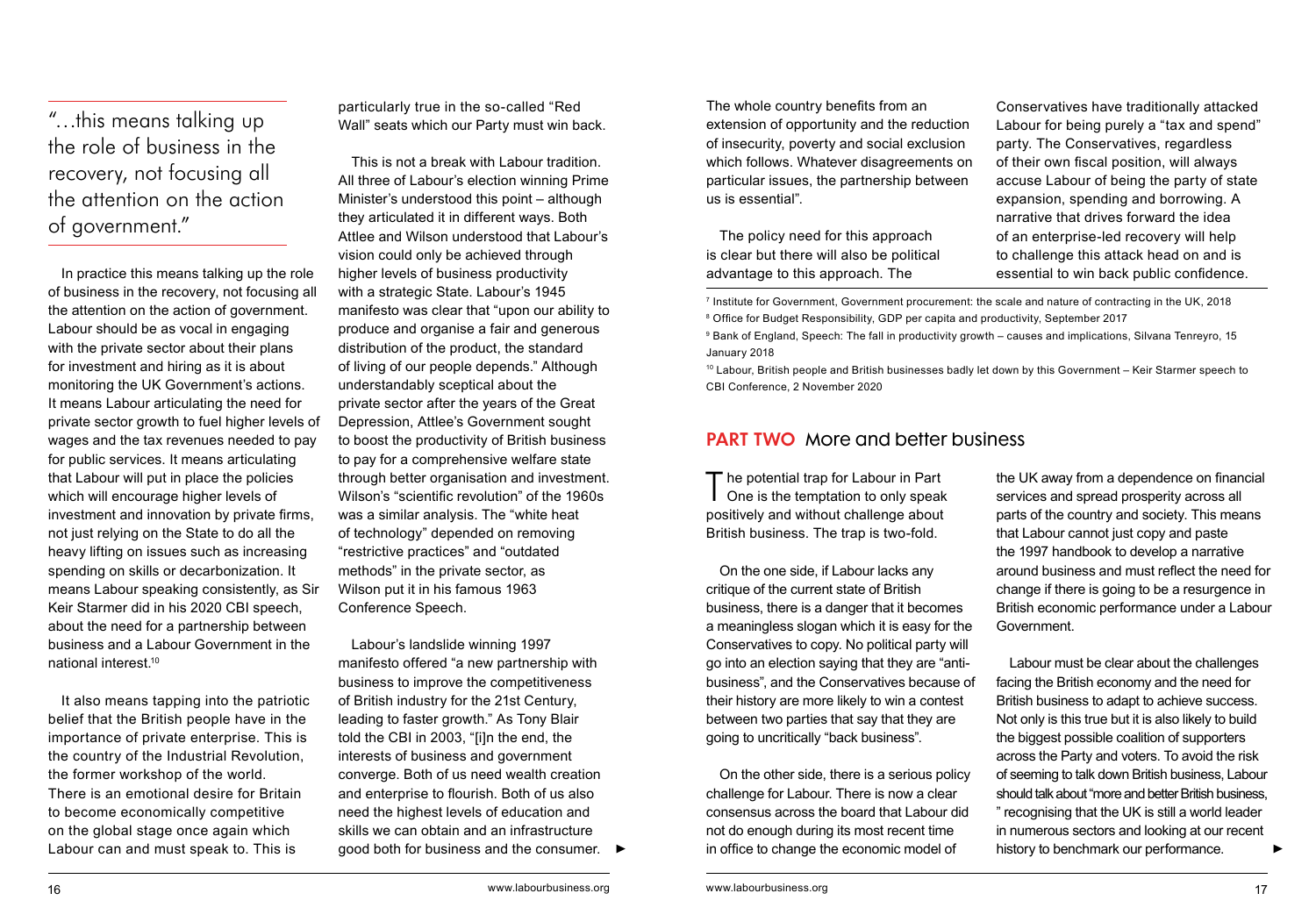The problem is that whilst the UK is a pioneer in numerous fields, we have a long tail of businesses which are not achieving the levels of productivity close to that of their high-flying counterparts and this has hampered the performance of the UK economy. This insight has been endorsed by the former Chief Economist of the Bank of England, Andy Haldane, who was drafted in by the government to write the Levelling Up White Paper as well as business groups such as the Institute for Directors and CBI<sup>11</sup>

Improving British business is not something that will be achieved overnight, and Labour needs to be honest with the British people as to the level of the challenge we face. The turbulence of the financial crisis, Brexit, and now the pandemic have made the passage of time feel much faster, but a hard-headed look at the facts shows that the last time we saw consistent levels of growth, investment and productivity was almost a generation ago, in the early 2000s.

Comparing the situation then with the situation now provides a stark reminder of how big the challenges that we face are. Economic growth during the period 2000- 2005 averaged 2.8% per year.<sup>12</sup> Between 2015 and 2019, growth has averaged 1.7% a year. Beneath those numbers were higher levels of productivity, with output per worker rising by 11% between 2000-2005 compared to just 2% between 2015 and 2019. Similarly, business investment increased by 10% in the 2000-2005 period compared to 6% between 2015 and 2019. Wages increased at double the rate during the 2000-2005 period

wages have only just returned to the levels since before the financial crisis.

The more time passes the further we move away from that last period of sustained increases in productivity, living standards and investment. These are the levels of performance that the UK economy needs to achieve, and exceed, over the coming years if we are going to build back better from COVID and significantly improve the livelihoods of working people.

British business has a critical role to play in that effort, but like a football team that has been hovering around the middle of the table, we need to take a look at our squad and our tactics if we are going to push for the title.

The fact that the British economy has been able to sustain those levels of performance in the not-too-distant past should give us confidence that they can be achieved again.

This reflective narrative, building on our acceptance of the importance of British business in the UK's recovery and the need for it to be enterprise-led, can win Labour a hearing on the future of our economy which will be the critical battleground at the next election. A balance between supporting the potential of British business and an honest appraisal of the scale of the challenge will enable Labour to set the platform for the next part of our narrative, our vision and one which can be implemented in office.

11 Bank of England, Speech: The UK's Productivity Problem: Hub No Spokes, Andrew G Haldane, 28 June 2018 <sup>12</sup> All figures Office for National Statistics unless otherwise stated

#### **PART THREE** Showing Labour understands the future of business

Understanding the scale of the challenge and a clear-eyed assessment of where we are is an essential part of any Opposition's role in preparing for government. Laying out a vision for what can come next is the other major component.

Under the leadership of Sir Keir Starmer, Labour has started to prepare the ground for a future vision of business. In his 2020 CBI speech, Sir Keir spoke about the fact that Labour would have "high expectations" of business and in return business should have high expectations of a Labour Government.13 This is the kernel of vision for business which needs to be built upon.

compared to the current decade, where real otherwise stated **Developed A COM Develope** for companies to "respect the people in our priority on using their profits and business ▶ Business itself has started to recognise the need for it to have "higher expectations" of its own performance. A survey of 660 business leaders commissioned by the British Academy found that 63% of business leaders had taken steps to make their own business "purposeful" – that is to have a purpose beyond just generating profit.14 Their Future of the Corporation programme has developed a consensus around a new "purpose of the corporation" around the need for business to find profitable solutions to the problems of people and the planet, effectively taking greater social and environmental responsibility.15 Even the United States, the country that gave birth to Friedmanite shareholder capitalism, has seen the Business Roundtable issue a statement on the purpose of the corporation which called for companies to "respect the people in our

communities and protect the environment" as part of their purpose.<sup>16</sup>

This is not merely an academic perspective. Lord Karan Bilimoria, President of the Confederation, told the launch of the final Future of the Corporation report that the "cost benefit" of purposeled business is "off the charts."17 Other founders and CEOs of successful UK businesses such as Douglas Lamont of Innocent Drinks and Julian Richer of Richer Sounds have all become champions of purpose.

The public also want to see a change in the way that business is done. A recent survey by American pollster Frank Lutz published by the Centre for Policy Studies found that the top priority of people for business, if they had a chance to speak with business leaders, was for them to "put people ahead of your profits". There was also agreement across both Labour and Conservative voters that businesses should take more of a leadership role in tackling climate change (42% of Labour voters agreed as well as 45% of Conservative voters).18

This is not an isolated result. In the wake of COVID, 72% of Britons told the pollster Ipsos Mori in October 2020 that they are looking to buy brands that reflect their personal values, up from 56% in 2019.19 Another poll by YouGov in October 2020 also found that 77% of people would like to see more businesses set up with a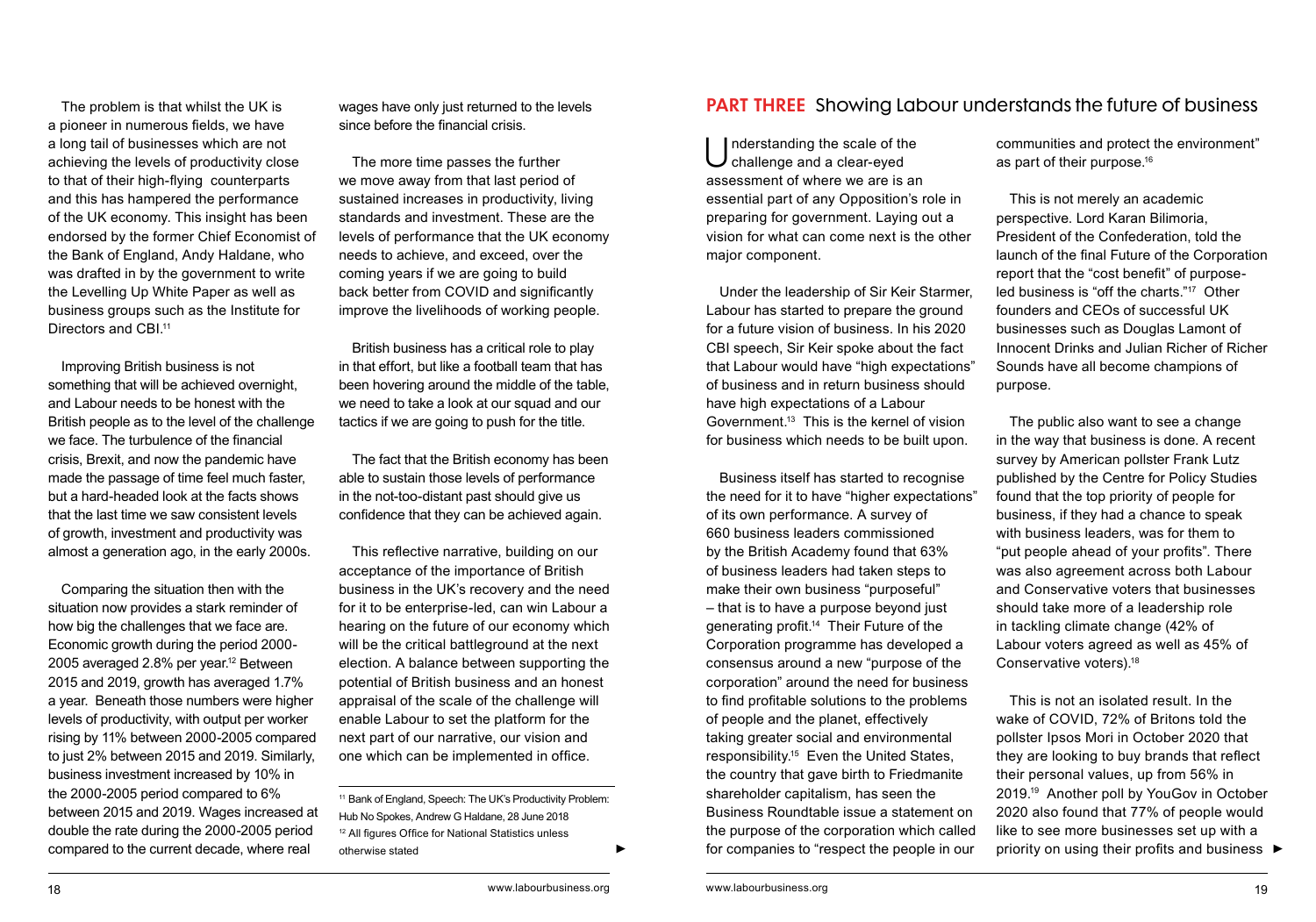operations to make a positive impact on the wider community.20

Increasingly, businesses are recognising that a narrow focus on profitability is undermining support for business in the wider public. This support is vital to sustain trust in the institutions of democracy and the rule of law which have enabled business to thrive. Not only this, but there is growing evidence that purpose-led businesses are achieving better financial results because of their focus on long term value creation rather than short-term profit extraction.

This is not just a trend amongst the largest businesses. Research by consultancy Peak B in 2018 found that 43% of small businesses wanted to support their community in some way and 70% believe that small business needs to focus on people and their needs as a responsible member of the local community.21

There is a Wilsonian moment for the Labour Party to seize. Just as in the 1960s, where Harold Wilson was able to talk persuasively about the scientific revolution taking place throughout the economy and the need for Britain to raise to the challenge, Labour has the chance to explain the same about the development of purposeful business. By showing an understanding of the future, Wilson was able to gain the trust of the public and put into sharp focus a tired Conservative Government running out of ideas. As the political commentator and author Steve Richards has arqued in the past, all

"…there is growing evidence that purpose-led businesses are achieving better financial results because of their focus on long term value creation rather than shortterm profit extraction."

successful leaders (and political projects) need to be teachers as well as listeners. The future of business is an opportunity for Labour to begin a new political dialogue with the British people.

There is a global race to see who can find the right balance for business, between preserving the dynamism and innovation of the corporation, with the need to place business within a long-term framework of value creation. Britain is well placed to win that race, but it will require enlightened political leadership. Only Labour can provide that leadership.

The Conservatives are stuck in the past, unwilling to confront their present and ignorant of the future. The moment is ripe for Labour to put forward this vision of purposeful business, in line with our values about the need for all parts of our society to come together for the common good.

We must at the same time be realistic. We know that this is not going to be an easy journey and that some businesses may seek to cover themselves in the

language of purpose whilst pursuing traditional strategies. This is why creating a strong policy framework to encourage and champion business reform is important.

The task for the coming year is to articulate this vision and to flesh out the policy programme that Labour would put into effect if it were to enter Ooffice.

<sup>14</sup> The British Academy, Survey Highlights appreciate for new definition of corporate purpose among UK businesses, 15 October 2020

15 The British Academy, Policy & Practice for Purposeful Business, 23 September 2021

<sup>16</sup> Business Roundtable, Business Roundtable Redefines the Purpose of a Corporation to Promote 'An Economy That Serves All Americans', 19 August 2019

<sup>17</sup> Pioneers Post, Cost-benefit of purpose 'off the charts', says CBI Chief, as Future of the Corporation project concludes, 24 September 2021

<sup>13</sup> Labour, British people and British businesses badly let down by this Government – Keir Starmer speech to CBI Conference, 2 November 2020

<sup>18</sup> Centre for Policy Studies, Britain Speaks: The New Language of Politics & Business, July 2021

<sup>19</sup> Ipsos Mori, Demand for business leaders to speak out on social and political issues rises, amid growing alarm about climate, 8 October 2020

<sup>20</sup> YouGov, Polling for Social Enterprise UK, 2019

<sup>21</sup> Peak B, Small Business Community Impact, September 2018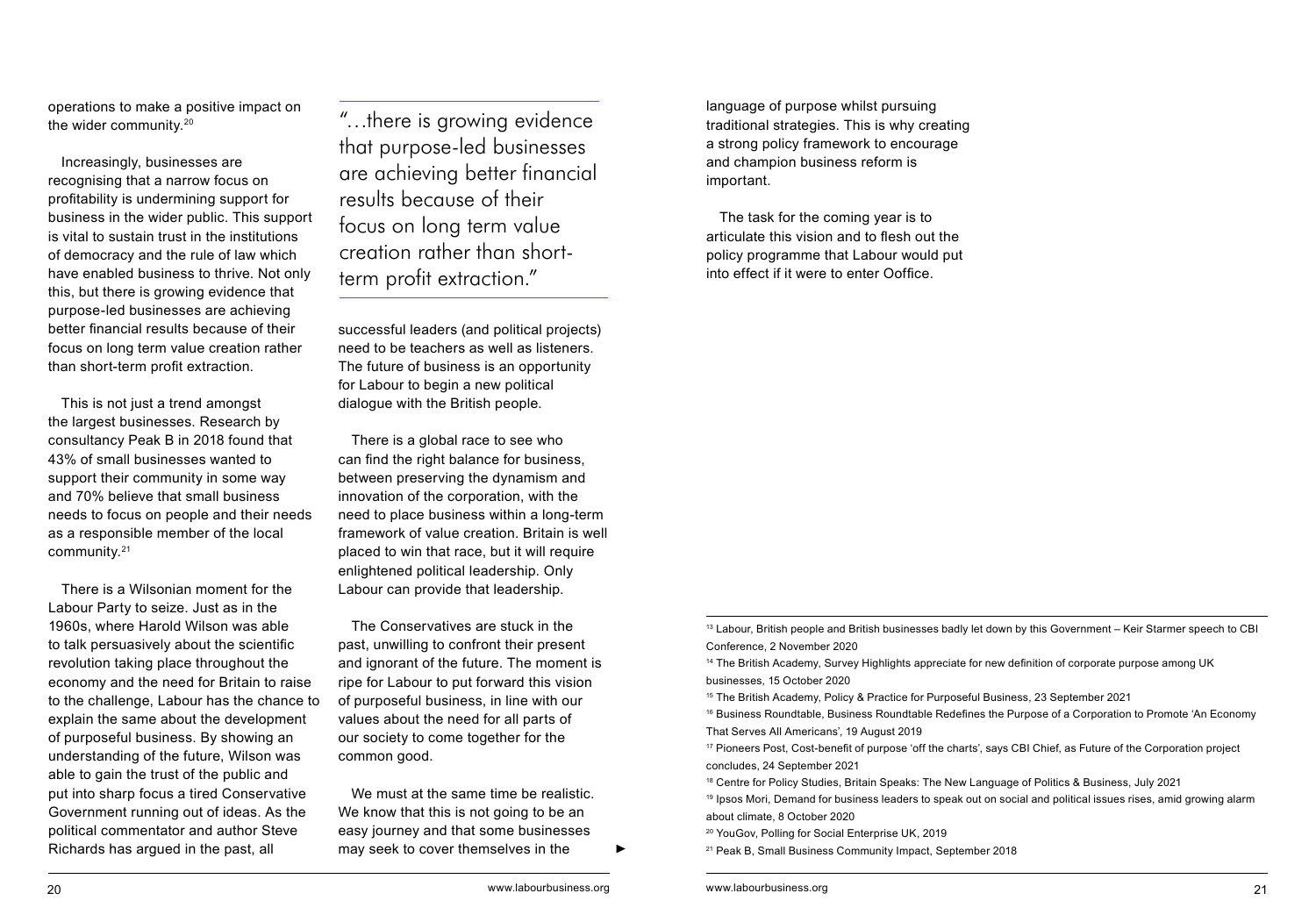### A PURPOSE-LED ECONOMY: How can Labour implement this in government?

D eveloping a Labour programme<br>  $\bigcirc$  for government requires an honest appraisal of the real barriers to the UK's economic performance. Some of the myths that have been articulated by the Conservative Party over recent years need to be challenged to create a debate which Labour can win on the future of business. Our Party needs to be prepared because these are the myths that will be thrown at any Labour plan to reform the economy and are likely to be features of the next Conservative manifesto.

We will consider four of these myths for why British business has not kept the pace with our global competitors.

#### MYTH ONE: The UK is too heavily regulated

There may be isolated regulations which should be scrapped but the UK remains a very flexible economy and there is little evidence to suggest that regulations are a barrier for firms that want to invest.

The UK is ranked 8th in the world for "ease of doing business" according to the World Bank. There have also been large reductions in regulation under previous Coalition and Conservative governments.22 The Coalition Government alone removed or reformed over 3,000 out of 21,000 statutory regulations, claiming to have saved businesses over £850m per year for business. 23 It further estimated that the "one in-one out" rule, introduced in 2011, had saved businesses an estimated £2.2bn a year. 24 A cross-party "Red Tape Initiative" chaired by former

Conservative Cabinet Minister Sir Oliver Letwin only made 37 recommendations to change regulations, a significant number of those related to historic buildings. This hardly indicates a largescale problem of overregulation.<sup>25</sup>

#### MYTH TWO: The UK lacks innovation and creativity

One reason behind our lack of productivity and slower growth in recent years is that we may be less innovative than our peers. The argument made is that UK companies are not investing because there are a lack of new products, ideas or people to invest into. The evidence is clear that this is not the case. According to the Global Innovation Index 2021, produced by the World Intellectual Property Office, the UK is the 4th most innovative country in the world. <sup>26</sup> Of our main global competitors.

only the United States is considered more innovative. Interestingly, the main weakness for the UK was "business sophistication" related to the absorption and deployment of knowledge generated by the UK's world beating university and creative sectors. The UK's global powerhouse of universities and creative industries is well documented. The UK punches far above its weight in terms of creativity and innovation. Yet this has not translated into higher levels of growth or wages for the UK economy.

22 World Bank, Ease of Doing Business rankings, accessed December 2021

- 23 Sir Jeremy Heywood, Civil Service Blog, The Red Tape Challenge, 31 October 2014
- 24 HM Government, Impact Assessment for extension of the business impact target, August 2015

<sup>25</sup> Red Tape Initiative, Better regulation for a post-Brexit Britain, November 2018

26 World Intellectual Property Organisation, Global Innovation Index 2021, September 2021

#### MYTH THREE: UK markets are uncompetitive

Another argument is that UK markets lack competitiveness, and this lack of competition means that there is less pressure on businesses to invest. On the face of it there is concern that some consumer markets are becoming more concentrated. In 2018, the Social Market Foundation carried out analysis that found that 8 out of 10 consumer markets were dominated by a small number of large companies.<sup>27</sup> But beneath

the headlines, the picture was more nuanced. Several of these consumer markets could be considered "natural monopolies" such as gas, electricity, broadband and landline telephones where there is never likely to be a large number of competitors. Even by its own estimate, only two markets (broadband and fixed-line phones) were "highly concentrated", and these could both be considered natural monopolies. Moreover, concentration in most markets had remain fixed, with three (mortgages, electricity and gas) actually seeing a reduction in concentration in recent years.

▶ ▶ The UK has also seen a huge growth in new businesses and start-ups – with the number of employing businesses in the UK growing by 27% since 2000, with the pace increasing slightly since 2010. The UK is also ranked the 9th most competitive economy in the world according to the World Economic Forum and only scores slightly lower than peers such as Germany and the United States and is ahead of other major economies such as Canada and France.28 Interestingly, Japan which has also experienced low levels of productivity and wage growth has a more competitive economy than the UK according to the WEF, which means that competition is no short cut to success. One area where the UK can be claimed to lack competition is around business models, with the UK heavily balanced towards shareholder and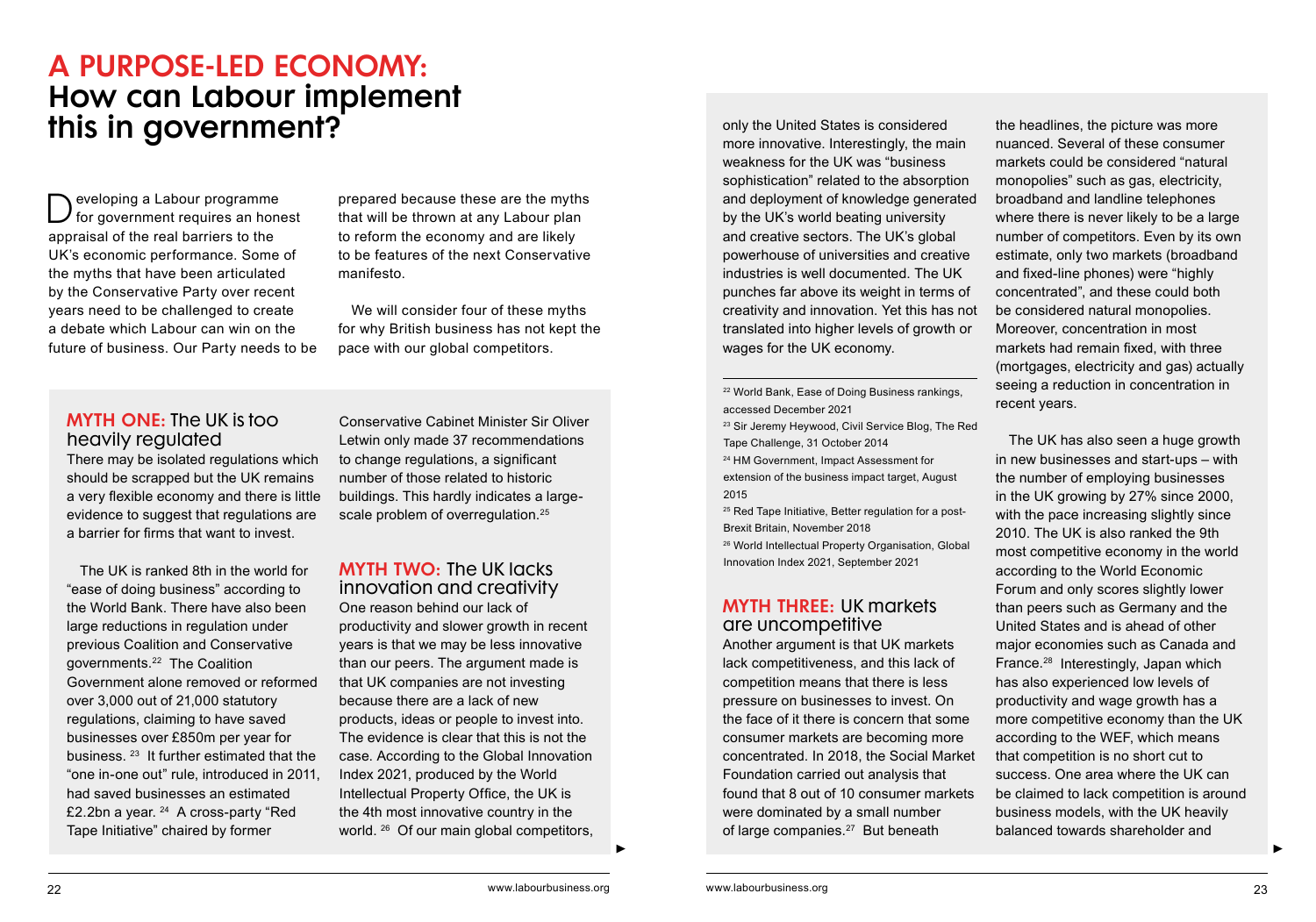owner/manager models of business, compared to other countries where there are higher levels of cooperatives and social businesses. This is something that this report will consider in more detail later.

#### MYTH FOUR: UK businesses are overtaxed

A myth that has been particularly popular with the Conservative Party and some parts of the media is the view that UK businesses are overtaxed. The evidence is clear that this is not the case.

The UK has one of the lowest rates of corporation tax in the world and although the Chancellor has announced an increase in corporation tax, the UK will still have the lowest headline rate of corporation tax in the G7. The UK also provides tax privileges to business owners and managers over employees. According to OECD, the UK has a below average tax take from corporate income and gains than the average for developed economies. Moreover, analysis of corporate tax cuts since 2010 by the Social Market Foundation and Social Enterprise UK found that there is no link between corporation tax cuts and increases in business investment.<sup>29</sup> Moreover, the same report estimated the net fall in UK business taxes to have been around £50-60bn over the past decade, a significant level of tax

support. If UK businesses had been overtaxed, we would have expected a significant reduction in taxation over the past decade to have led to higher levels of investment. Although there are iniquities in individual tax areas (e.g. business rates, investment allowances), taken as a whole, UK business is not overburdened and there is no quick fix in reducing tax rates to boost economic growth.

So, if the UK economy is not overly regulated, uncreative, uncompetitive, or overtaxed, then what is the answer?

27 Social Market Foundation, Competition, not Concentration – Creating Better Consumer Markets, July 2018

28 World Economic Forum, Global Competitiveness Report, 2020, September 2020

29 Social Enterprise UK & Social Market Foundation, Bounce Back Britain, June 2020

### PURPOSE AND LONG-TERM VALUE CREATION

Increasingly, economists, investors and<br>business leaders have come to realise that ncreasingly, economists, investors and the culture and governance of firms is at the centre of their economic performance. A 2019 report by Grant Thornton found that companies with strong governance were 29% more efficient at generating profits and 43% more efficient at making and selling products and/or services.<sup>30</sup> They were also generating double the return for shareholders and were more resilient than their peers.31 Insights like this have spurred on the focus on "ESG" within the financial sector, with funds looking at environmental, social and governance factors when making decisions about which firms to invest in. Firms which score higher on these factors are more likely to successfully repay investments and generate higher value.

A report by McKinsey published in November 2019 on the value of ESG approaches to investment found that firms which score highly on ESG attract more customers, reduce energy consumption, boost employee motivation and attract higher levels of talent, and enhance investment returns through better decision making.32

Looking at our international comparators again, it is interesting to note that Canada, which is ranked 4th by the World Bank in terms of corporate governance, and is the highest of all the major economies, has had the highest levels of productivity increase in recent years. The United Kingdom by contrast has fallen from 6th place in 2017, to 13th place in 2019.

The insight is an obvious one and a simple one but is far too often overlooked by policy makers. Better run businesses are critical to delivering higher levels of investment and growth.

The question is how we put in place the framework to improve UK corporate governance to encourage long term value creation through investing in people, in decarbonisation and encouraging a stronger commitment to society. Just telling companies to "be better" is not a recipe for success, we need to use the tools of the modern economy to encourage that long- term thinking. This is where business leaders, academics and policy makers have increasingly looked at embedding social and environmental purpose into the heart of companies, creating a new locus for the business beyond just creating profit.

There has been significant work on understanding how purpose can play a role within business. The simplest definition for a purpose-led business has been proposed by Professor Colin Mayer and the British Academy, which has defined "purposeled business" as business which aims to "profitably solve the problems of people and planet." Purpose-led businesses can be found in many forms. Some have formal legal structures in place to instil purpose into the company. Social enterprises are an example of this formal legal structure. Others have created mechanisms for accountability which enable external verification of their purpose and impact,

▶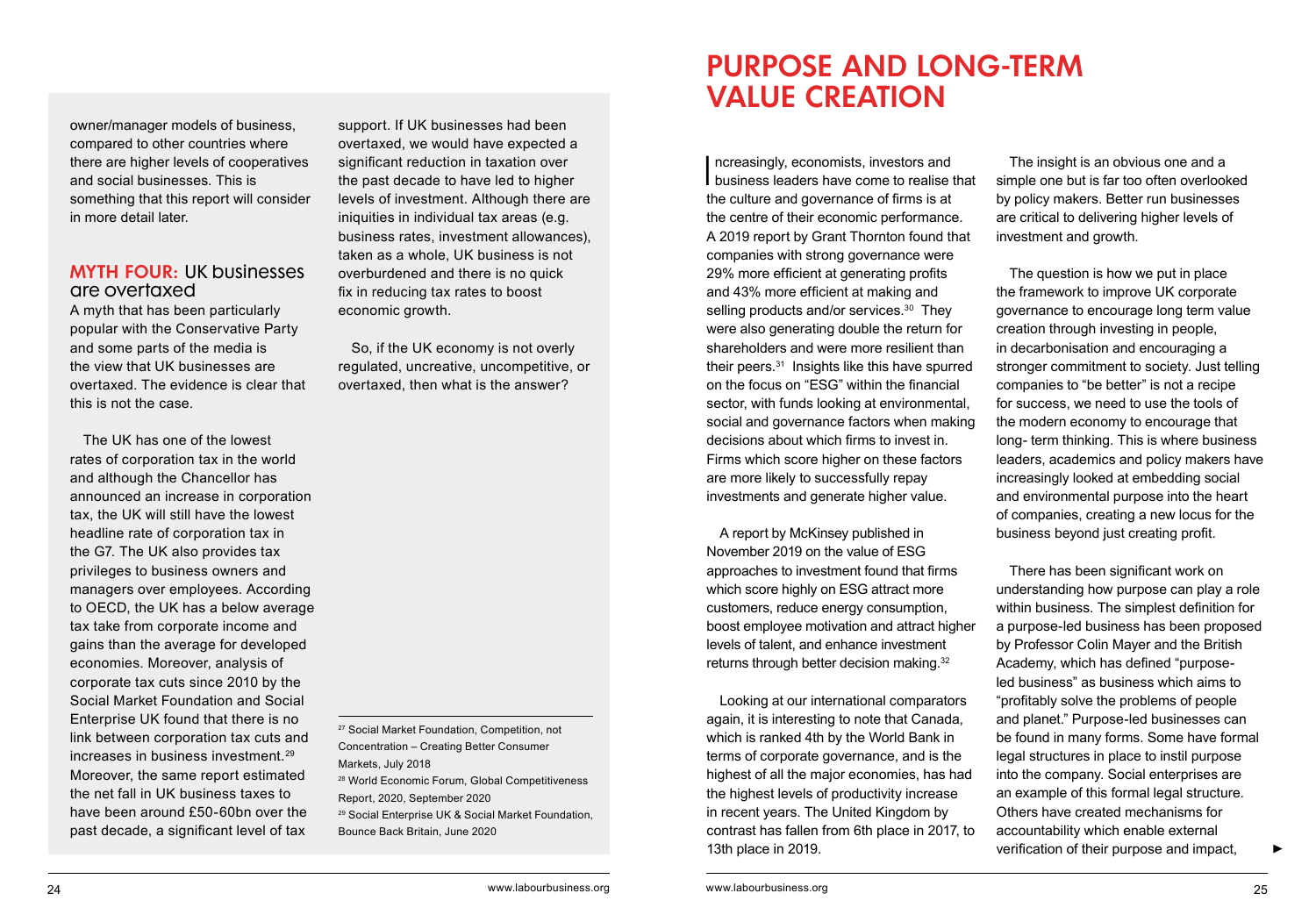such as B Corporations. On a more informal basis, there are family firms (e.g. Timpson, Wates) which have embedded purpose and social impact into their work. On the periphery there are thousands of businesses which have a purpose beyond profit but would not formally consider themselves to be purpose-led businesses. These businesses would consider themselves "good corporate citizens".

Research has shown that those businesses that have a purpose beyond profit perform better than businesses that are focused purely on profitability. They make better long-term decisions, being prepared to sacrifice the short term to deliver their long-term vision of success. This is not a new insight. In the 1990s, Jim Collins and Jerry Porras found that "visionary companies" (guided with a purpose beyond making money) returned six times more to shareholders than explicitly profit-driven rivals.33 A more recent 2015 survey of business executives in the Harvard Business Review's The Business Case for Purpose found 53% of executives that said their organisation had a purpose beyond profit reported greater success with regards to innovation and transformation efforts compared to 19% of executives who said that their business did not have a purpose beyond profit. <sup>34</sup>

World renowned economist Mariana Mazzucato has spoken about the need to create a "mission economy" to tackle 21st Century challenges and has shown when public and private organisations are focused on a shared mission and sense of purpose, huge technological leaps forwards are possible – most famously, the moon landing in 1969.35 The Institute for Public

Policy Research's Commission on Economic Justice reached a similar conclusion. The Commission brought together experts from business, academia, and politics to consider how to improve the UK economy. Its conclusion on business was that the UK needed to "create more purposeful companies focused on long-term success".36

Embedding a social or environmental purpose into the business changes the dynamic of a business. No social or environmental issue can be solved overnight, and by nature businesses have to look longer term. Moreover, by putting a purpose into the mission, this forces a business to consider different approaches to the products and services, driving new waves of innovation and investment. This would also encourage businesses to go beyond mere branding of purpose, but to consider all the commercial and operational decisions they make as businesses in light of a wider mission to help society and the planet.

Without knowing it, the UK has been participating in one of the largest experiments into the value of purpose in driving better business. Over the past twenty years, the UK has developed over 100,000 social enterprises, and it is one of the fastest growing forms of business in the country. Social enterprises are businesses which have a legally binding social and/or environmental purpose which is the primary focus of the company. They are also obliged to invest at least fifty per cent of any profit back into the business or give to another organisation to advance their purpose, and they have to be governed in a way that enables them to independently advance that mission. Research from Social Enterprise

UK has found that social enterprises have the characteristics of successful companies and have generated better results than their peers in the rest of the private sector. For example, the latest data found that 44% of UK social enterprises had grown their turnover before COVID, compared to just under a fifth of SMEs overall. They were also more innovative than their peers, with 66% of social enterprises introducing a new product or service into the market, far higher than other SMEs. They were also more likely to be investing in their staff, with 81% of social enterprises investing in work and training for their staff compared to 47% of SMEs. Interestingly this purpose driven approach to business attracts a more diverse group of entrepreneurs, with 47% of social enterprises being led by women compared to just 18% of SMEs, and 14% were led by people from racialised communities compared to just 8% of SMEs.37 B-Corps, another form of purposeful business, are growing faster than other SMEs. Between 2017 and 2019, B Corp SMEs' mean average annual turnover growth was 25% compared to an average of 3% for all SMEs.38

The pandemic has also shown the value of widening control and governance of businesses to keep their focus on purpose and long-term value creation. Research from Co-operatives UK found that just 1.5% of co-operatives dissolved in 2020 compared to 6.5% of other kinds of business.39 Turnover of co-operatives actually increased during the pandemic year, by nearly 3%.<sup>40</sup> This compares with contractions across most of the rest of the economy. As Chief Executive of Cooperatives UK, Rose Marley has said "the co-operative purpose, ownership and governance all dictate long-termism." This **▶ justice: A plan for the new economy, September 2018** ▶ institute: A plan for the new economy, September 2018

shows the value of workplace democracy and co-operative principles in business.

The government's own Advisory Panel to the Mission-Led Business Review in 2016 found on average that businesses which embrace social and environmental priorities "perform better, reflect people's ideals and ambitions, and so are primed for success". Well governed and purpose-driven businesses are more likely to invest in their business, to invest in their people and spread opportunity throughout their communities.41

The challenge for Labour is how to mainstream these lessons, to improve decision making and focus firms on long-term value creation. To make this change will require real political leadership, as it runs against decades of policy orthodoxy which has seen economic challenges purely from a macroeconomic perspective, ignoring the role that individual firms and business leaders play in the decisions that are made throughout the economy.

The British economy needs a fresh perspective and a new policy framework, only Labour can provide these.

30 Grant Thornton, Corporate governance and company performance, 2019 31 Ibid. 32 McKinsey Quarterly, Five ways that ESG creates value, November 2019 33 J. Porras & J. Collins, Built to Last: Successful Habits of Visionary Companies, October 1994 <sup>34</sup> Harvard Business Review, The Business Case for Purpose, October 2015 35 M. Mazzucato, Mission Economy: A Moonshot Guide to Changing Capitalism, January 2021 36 Institute for Public Policy Research, Prosperity and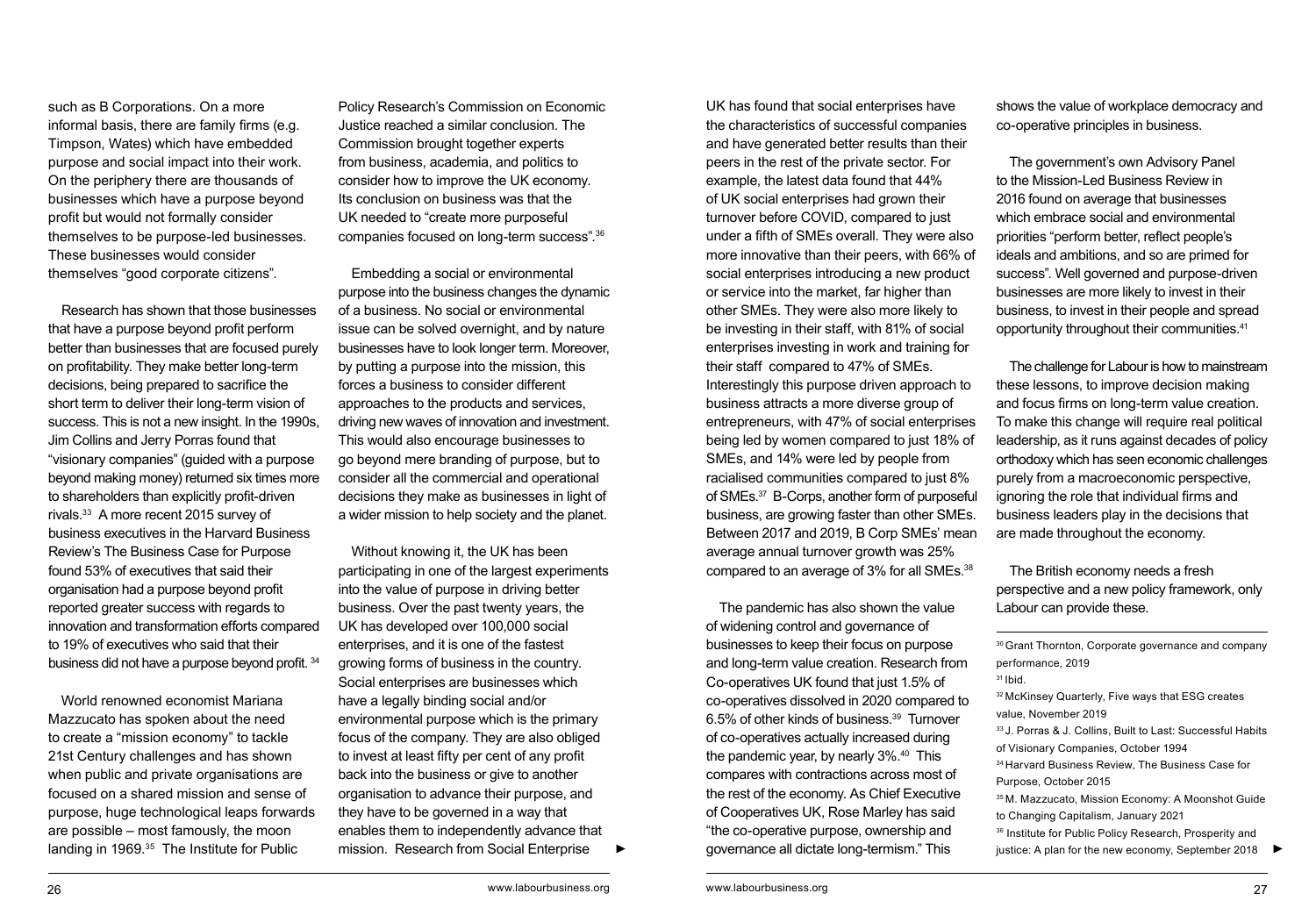### A PURPOSEFUL ECONOMY: Labour's vision for business to deliver a prosperous and fair economy

 $A$ ll this provides a platform for Labour to<br> $A$ articulate its own vision for a purposeful economy. This is an economy made up of purposeful businesses, creating the basis of a stronger partnership between a Labour Government, businesses, workers and their trade unions.

This is a vision where Labour expects the best from British business and its workforce and puts in place the conditions for every business, large or small, to focus on creating long-term financial, social and economic value, with its workforce. It is a vision where Labour expects businesses to see themselves as active citizens, with responsibilities to the wider community and society. It is a vision that encourages a wider range of business models, including B-Corps, co-operatives and social enterprises, to widen control of business in our society. Only through changing the way that individual businesses approach commercial decisions can a strong partnership be made between a progressive Labour Government and the business sector, and a purposeful economy created.

It is a vision of business which is proenterprise, pro-worker democracy and pro-competition.

Rather than a Conservative vision that is stuck in the past, which in the Prime Minister's words expects business to be motivated by "greed" to generate results,

Labour will work with businesses and workers to build an economy based on modern principles and evidence.

The good news is that Labour is not operating in a vacuum. Increasingly, business leaders themselves have started to recognise the importance of better forms of governance and to have a wider understand of their purpose.

But we know that this will require a supportive business environment. Labour championing purposeful business will achieve nothing unless we have credible ideas of how to put this into practice. The rest of this pamphlet will consider some of the levers that a future Labour Government can pull in order to make that vision a reality including:

- 1. Corporate governance and reporting
- 2. Public procurement reform
- 3. Tax reform to promote purpose-led business
- 4. Expanding ownership and democracy across our economy
- 5. Access to finance
- 6. Competition and industrial policy

37 Social Enterprise UK, No Going Back: State of Social Enterprise 2021, October 2021

38 B Lab UK, How do UK B Corps perform?, accessed December 2021

39 Co-operatives UK, The Co-op Economy, June 2021 40 Ibid.

41 Advisory panel to mission-led business review, One A Mission in the UK Economy, December 2016

#### Corporate governance and reporting

We need a major upgrade of UK business law and corporate governance to make best practice standard practice across the entire economy. As a recent Labour Business review into Takeover Policy has concluded, we need to reform the Companies Act and the legal framework for UK corporate governance.<sup>42</sup> Sir Keir Starmer, in his 2021 Conference Speech also suggested that we needed to reform company law to encourage "long-term success of the company the main priority" of directors.43

This is not anti-business but is increasingly being called for by business itself. A survey by the British Academy in 2019 found that 40% of business leaders wanted the UK Government to change company law and regulation to encourage purpose within UK firms.<sup>44</sup>

A coalition of over 870 businesses have come together to call for a "Better Business Act" which would encourage every firm to state their purpose and to take into account the social and environmental impact of their company. This coalition has got the support not just of business groups but representative bodies such as the Institute for Directors.45

Whether it is a Better Business Act or some form of corporate governance reform, Labour should begin consultation with the business community about upgrading the legal framework that UK

▶ ▶

companies operate within.

Equally as important are steps to improve company reporting on social and environmental impact, particularly given the pressing need to deal with climate change. The luxury goods company Kerning, the Crown Estate, and other firms have experimented with more detailed reporting of social and environmental impact which have shown that larger firms can do more to understand and articulate their social and environmental impact. A cross-sector campaign from business, NGOs and other experts called "How Do Companies Act?" has called for Section 396 of the Companies Act to strengthen the requirement of company accounts to give a true and fair view of their state of affairs. This strengthened section would require larger firms to not only provide financial information but also information on their social and environmental impact. As the global investment community increasingly embraces ESG, there is an opportunity for the UK to take a lead which will make the UK a more attractive place for investors and channel the trillions of dollars of global investment in ESG funds into the British economy.

A new Companies Act or a Better Business Act will not change every company overnight, but by putting in place a modern framework for business a Labour Government can give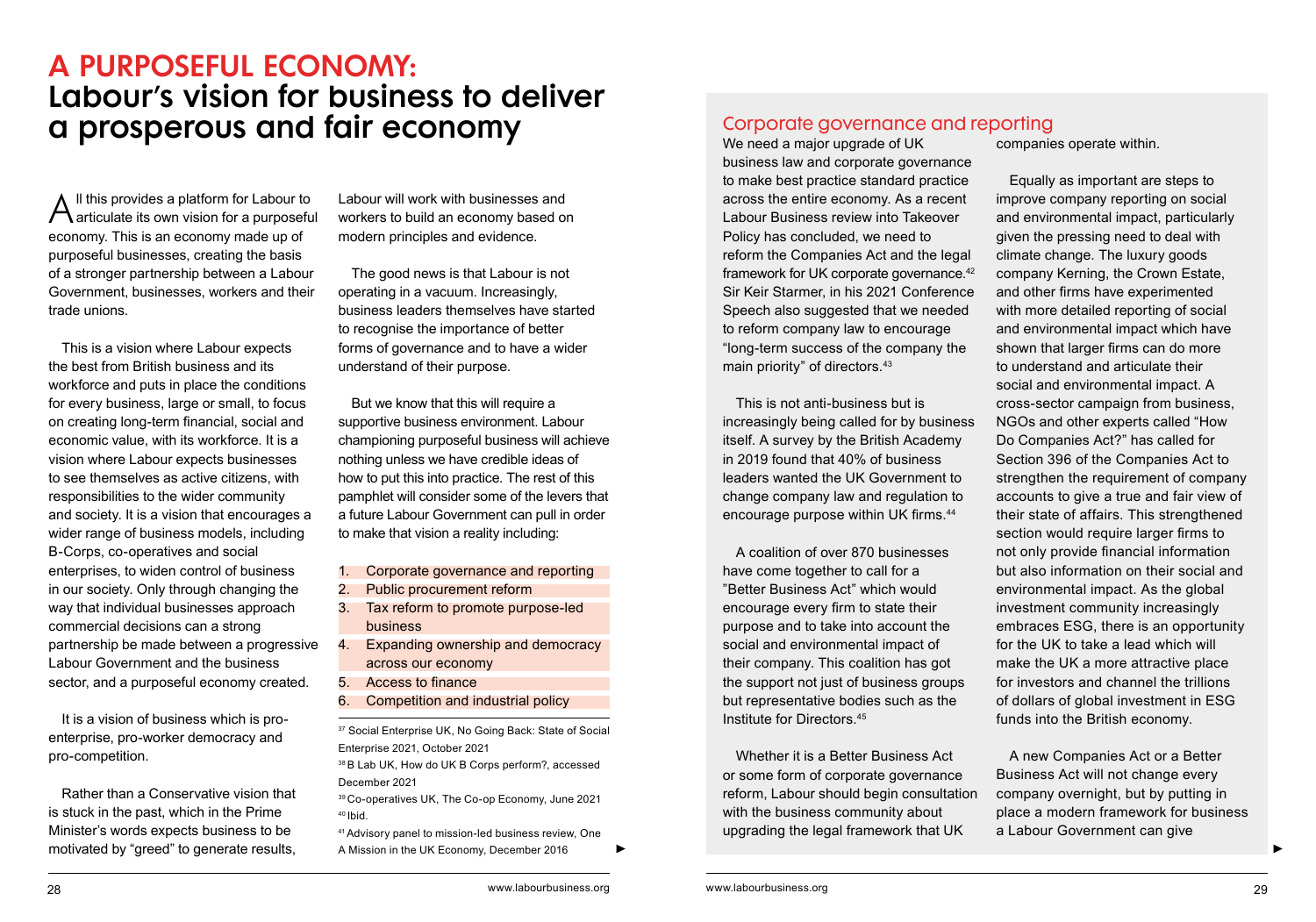every company in Britain a lift. It will provide the stimulus needed to get all businesses to consider the contribution they can make to improving our society. More importantly, Labour can help to improve the culture of British business to encourage the long-term value creation which our country needs to articulate.

#### Public procurement reform

The Shadow Chancellor, Rachel Reeves, has already outlined Labour's plans to place more weight on social and environmental outcomes when it comes to public procurement. This is welcome but Labour needs to bring these proposals into a wider context about the value that procurement can have in encouraging firms to change their behaviour and put social and environmental purpose at the heart of their wider business.

The scale of public procurement is significant, as noted earlier, the UK state regularly spends around £300bn a year on various goods, services and works.

Unfortunately, we have not maximised the value of that spend or the ability of that spending to shape the kind of economy that we want to see in the future.

For example, on the basic issue of fair tax, research by Demos found that 25 out of 34 of the government's thirty four Strategic Suppliers (73.5%) are part of a corporate group including one or

42 Labour Business, Takeovers and the UK Economy – A Reform Agenda, September 2021, See https://labourbusiness.org/publications/ takeovers-and-the-uk-economy/.

- 43 The Labour Party, Conference Speech: Keir Starmer, 29 September 2021
- 44 The British Academy, Survey Highlights appreciate for new definition of corporate purpose among UK businesses, 15 October 2020 45 www.betterbusinessact.org

more subsidiaries in 14 tax havens (not including US mainland, EU or Single Market jurisdictions).<sup>46</sup> Seventeen of those (50%) were part of a corporate group with subsidiaries in British Overseas Territories or Crown Dependencies, such as the British Virgin Islands and Guernsey. Twenty of the 25 tax-havenlinked Strategic Suppliers were awarded more than £41 billion worth of government contracts between 2011 and 2017.47 Basic hygiene on public procurement is essential to setting the right tone for business.

As importantly, the social and environmental returns to the economy through effective procurement are potentially game changing. And at a local level, Labour has been in the lead in making that a reality. We just need to apply the principles at a national level.

Star Procurement in Greater Manchester, a strategic partnership between Labour-run councils in Rochdale, Stockport, Tameside and Trafford has generated £21.6m in social value based

on £78m on contracts. This is a 28% return based on the contract values.<sup>48</sup> This social value can come in a variety of forms from providing apprenticeships to young people, to investing in local community projects, buying locally or investing in low carbon initiatives. If this approach from the "best in class" in the UK was replicated across the UK public sector as a whole we could generate £84bn in additional social value across the economy every year. This would be equivalent to an extra 2.8 million apprenticeships every year or planting 8 billion trees. This would be a transformative level of investment not only improving economic performance but strengthening communities and increasing the pool of social and cultural capital.<sup>49</sup>

By linking contracts to long term social and environmental value to support the growth and development of purposeful businesses, Labour can encourage a more purposeful economy.50

Labour can also do more to encourage competition between businesses around social and environmental impact through

diversifying supply chains to include a wider variety of business models. Less than 10% of contracts are awarded to social enterprises and cooperatives on an annual basis. We know that social enterprises and cooperatives are more likely to put social and environmental purpose at the heart of their work and can provide a useful challenge to the rest of the market and demonstrate what can be achieved.

A stronger and better implemented Social Value Act would be one way to achieve this. This legislation, brought into effect in 2013, has only been weakly applied so far and despite the successful use of social value contracting across all parts of the public sector still only applies to public services, not goods and works. Legislative reform to the Social Value Act or other measures like it can provide a way for a Labour Government to shape markets and provide a model for how companies can embed social and environmental purpose into their business.

46 Demos, Value Added: How better government procurement can build a fairer Britain, October 2019 47 Ibid.

#### Tax reform to promote purpose-led business

▶ ▶

A mistake by Conservative Governments in the past has been to assume that tax cuts alone generate growth and productivity. As we have seen with the corporation tax cut experiment of the past decade, the relationship is more complex.

Tax is a useful way of incentivising business to do the right thing and to reward companies which are pursuing the right approach.

Unfortunately, our tax system does neither well. The UK currently treats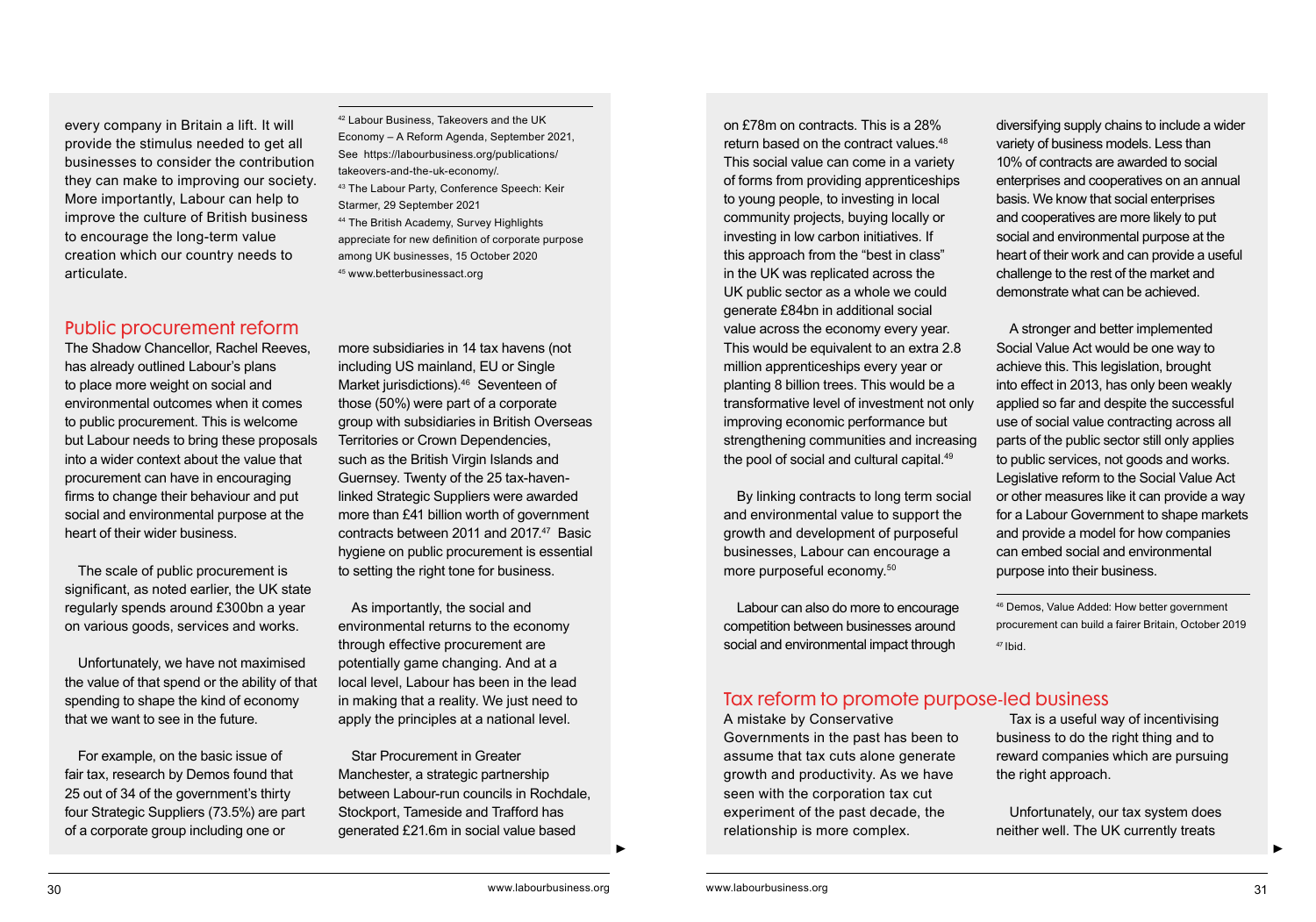every company as if it were the same. A worker-owned co-operative which reinvests all its profits back into the local community pays the same rate of tax as a multinational firm which puts nothing back into the community.

We have failed to put in a system which encourages firms to prioritise investing in people and places, despite the clear skills gaps in the UK economy

For example, over a ten year period, the financial rewards for business for investing in people or equipment is basically the same. When you consider that capital investment adds to the value of the balance sheet of the business whilst workers can take new skills to other employers, our tax system should be used to help incentivise the investment into workers that we want to see in the UK economy.

Our tax system needs to reflect the UK's economic priorities and indicate the type of business that we want to promote in the UK. A long-term focus on tax has been lacking in the UK under this current government. The first Corporate Tax Roadmap was published in 2010 and the last Business Tax Roadmap was in 2016, despite Net Zero, Brexit and COVID creating significant new challenges for the UK economy.

Labour could commit to working with business to put in place a new Business Tax Roadmap for the 2020s.

This would look at all aspects of our business tax system from business rates and corporation tax to national insurance and capital allowances. This Roadmap could articulate new principles for the future of business taxation from rewarding companies that embed social and environmental purpose into their governance, to profit reinvestment into local communities, emission reductions and investing in people.

Rather than just seeing tax as a revenue raising tool for public services, which remains of critical importance, Labour would use the tax system to support better business and to raise standards across the British economy. For too long, British Governments have not used all the tax system to full effect. It is time for Labour to show how it will use all the tools at our disposal to shape a better environment for British business.

48 Star Procurement, Achievements 2020/21 accessed December 2021

49 Social Enterprise UK & Social Market Foundation, Bounce Back Britain, June 2020 50 For an earlier Labour Business report on the use of government contracting to promote responsible business, see https://labourbusiness.org/publications/ report-socially-responsible-procurement-policy/. Although the legal analysis looks at public procurement under pre-Brexit EU rules, its policy recommendations remain valid today.

#### Expanding democracy across our economy

Conservative politicians have spoken about wanting to encourage greater levels of worker participation but have failed to deliver. In 2016, the then Prime Minister Theresa May promised to put forward proposals to put more workers on boards, but this has been scrapped due to opposition from within her own Party. Where they have offered workers a greater voice, the idea has been that they have to give up their rights - as under the Conservatives "Employee-owner scheme," which gave tax exemption to shares bought by workers in return for their losing regulatory protections.

This is because the Conservatives do not trust workers to be custodians of businesses. This is despite all the evidence to the contrary. Some of our most successful companies - from the Co-operative Group, John Lewis, and Arup - have been run as co-operatives. These companies have also traditionally played a significant role in supporting their local communities and tackling climate change. In fact, despite the reticence of major financial firms to promote these models, in the City itself many of our flagship financial services firms are run as staff partnerships. The recent decision by LV members to reject demutualisation shows that cooperativism is popular with the public..

Labour recognises that an engaged workforce is a happier, healthier and

▶ ▶

more productive workforce. Moreover, the long-term interests of workers and business are usually aligned as workers want to see their companies survive and thrive over the long term, so that they can stay in work and improve their standard of living.

However, this should not just be about workers. Communities also have a stake in local businesses. At a time when high streets are under pressure and there are concerns about the impact of the digital economy on small businesses, opening up ownership to local communities can provide a way to engage new customers, retain existing customers and share the benefits of business across society.

Labour should work with business, trade unions and employee ownership experts to see what more can be done to give a voice to workers in the running of companies. As part of our tax roadmap for business, Labour should look at what incentives firms can be given to spread control through their workforce and the communities that they operate within. We should also consider what more can be done to reduce legal and financial barriers to increase workplace democracy.

More could also be done at the start of the business journey to promote and encourage co-operative models. Many founders and entrepreneurs are unaware of the potential for more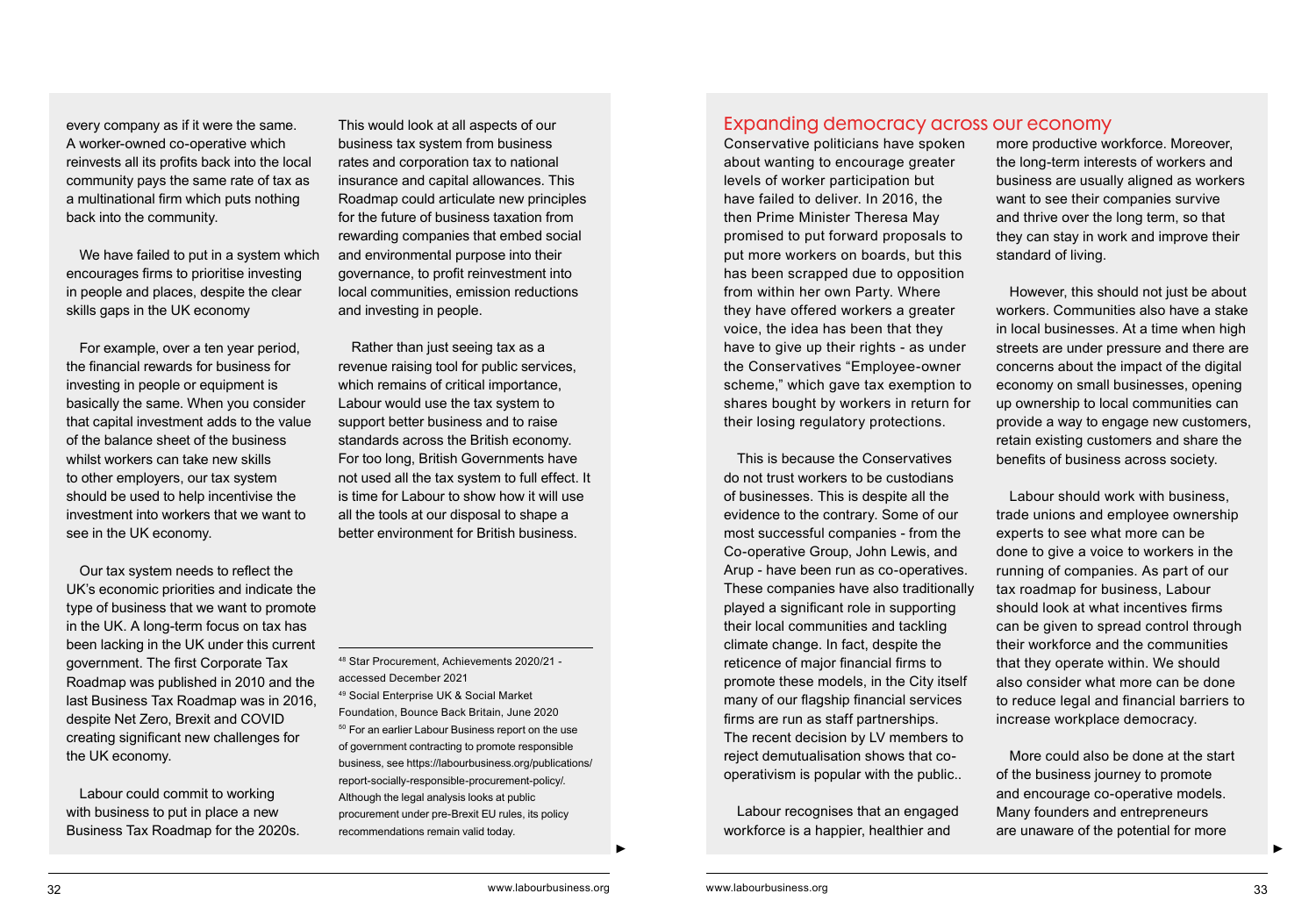participatory business models until it is too late and the legal structure of the firm has become relatively fixed. Making business founders and owners aware of the value of cooperative and social models of business at an early stage of their development could have a transformative effect. We can also learn from the initiative of Labour's metro mayors such as Dan Jarvis in South Yorkshire who has worked with the cooperative sector to create a new "South Yorkshire Ownership Hub."

The UK also has a strong family business sector, with over 5m firms considered to be "family businesses". Research by New Economics Foundation found that 120,000 of these businesses are at risk of closure every three years due to a lack of family members as successors.<sup>51</sup> Working with these businesses and providing models of ownership which can be transferred to workers, communities, or a combination of both, could help to keep businesses going with the benefits to employment and opportunity that these can bring.

Diversified ownership and encouragement of new models of business would also have the benefit of giving more of a voice to workers and communities directly.

#### Access to finance

This pamphlet has noted the growing interest from investors through ESG funds into investing in companies which higher standards. The UK should be doing more to promote those standards of business by encouraging more co-operatives and social enterprises which can be considered high standard investment opportunities, and to turn the UK into a centre for inward ESG investment. Assets held by ESG investment funds may reach \$53 trillion by 2025 according to the latest research.<sup>52</sup> There is a first mover opportunity for the UK to bring that capital into our businesses before it flows to other countries. An Office for Sustainable Investment within the Department for International Trade, for example, could help to provide a single port of call for sustainable investors across the world to match them with those British companies which are governed for purpose and achieving high levels of social and environmental impact.

The UK Government can also accelerate that flow of investment through the right framework. One of the positive innovations of the past decade has been the creation of the British Business Bank, but this institution does not currently look at encouraging more purposeful forms of business in the UK.

The UK Government has created

other institutions such as Big Society Capital to look at ways to encourage investment into purposeled businesses but currently the framework to support investment into purpose-led businesses is fragmented and there is no clear ambition or mission across all agencies.

Labour could help to bring a more joined up approach by providing a clear mission to institutions such as the British Business Bank to support purposeful businesses. The state has provided over £3bn in guarantees and investments into small businesses

#### Competition and industrial policy

Brexit has put more focus on issues around trade, competition and industrial policy now that control has been put in the hands of Westminster.

If we are going to transition to a more purpose-led economy, Labour will need to encourage that this is reflected in our approach to trade deals, competition policy and industrial policy.

Labour has set the right tone by articulating an approach which will put high social and environmental standards into future trade deals. However, more will need to be done to create the space for social and environmental purpose to embed into the economy.

▶ ▶

over the past decade and the UK Government could encourage firms that receive that support to look at improving their governance through the use of social and environmental purpose. Preferential terms could be given to businesses which commit to changes to their governance, and this could help spread purpose more quickly through the UK economy.

51 New Economics Foundation, Co-operatives Unleashed, July 2018

52 Bloomberg, ESG assets may hit \$53 trillion by 2025, a third of global AUM, 23 February 2021

At an international level, ensuring that there is fairness in reporting requirements across companies is important to ensure that investors and customers have accurate information about the social and environmental impact of the firms that they are buying from and investing in. This will ensure that UK firms are not undercut by less transparent competitors.

At a national level, ensuring the right balance and mix of firms is important to ensure that there is a constant upwards drive in performance. UK competition policy should not only consider market share of individual companies but also the balance of models within markets. For example, the presence of building societies such as Nationwide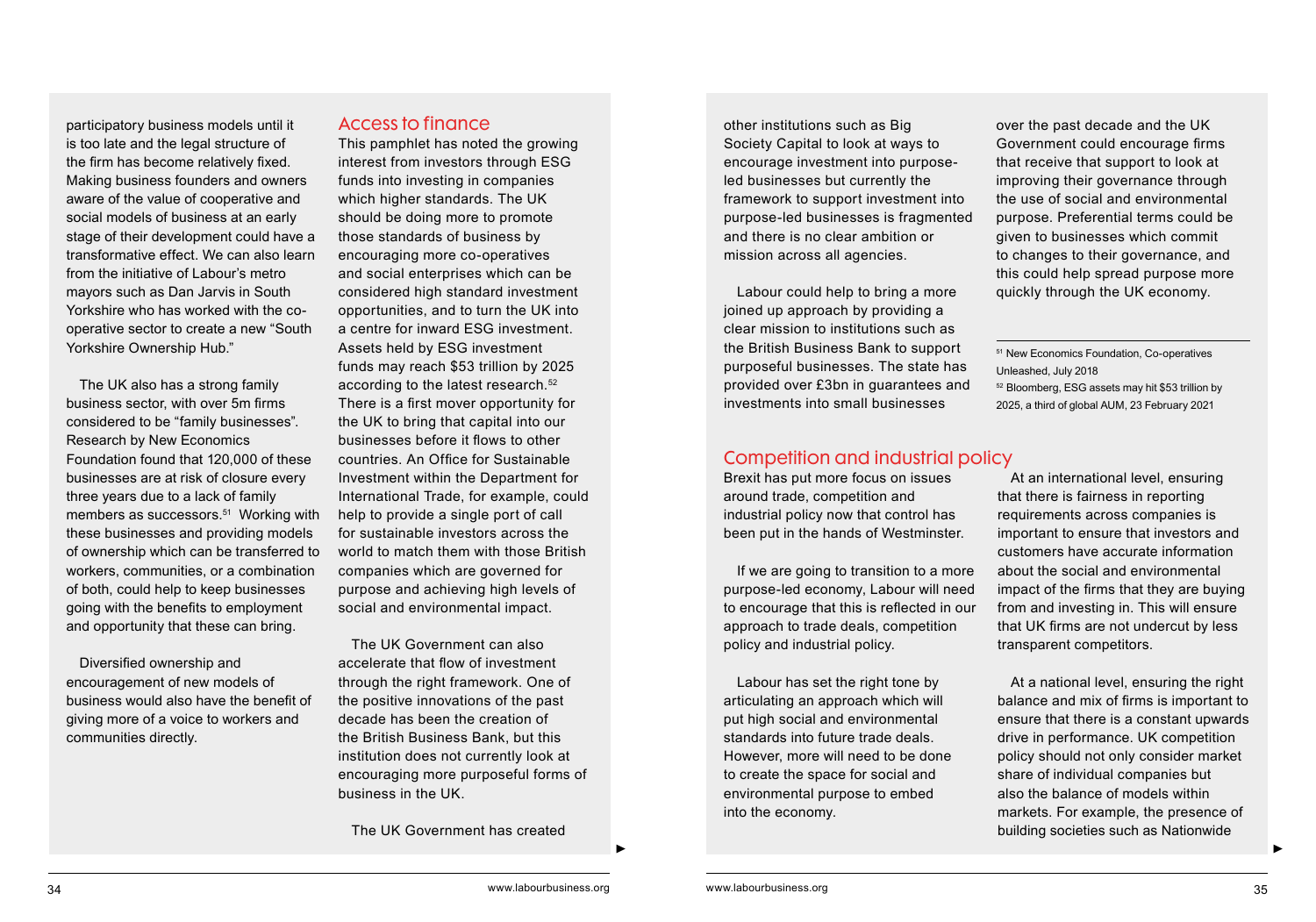in the financial service sector, and cooperatives in the form of the Cooperative Group in the retail sector, have had beneficial impact on those sectors. A wide variety of firms and a truly mixed economy should be part of the UK's approach to competition policy.

In terms of industrial policy, the UK government needs to consider how it can take steps to improve the governance and long-term decision making of UK firms. Repeated investigations such as the Kay Review, Cox Review and IPPR's own Commission into Economic Justice have identified short-termism as one of the barriers to better business performance. The UK should be using industrial policy to encourage purpose as a tool to drive better decision making and long-term value creation, social, economic, and environmental.

The recent Help to Grow scheme for small businesses could be expanded and better targeted for key sectors of our economy, spreading best practice and showing the power of purpose to drive better business performance.

These are just some of the levers that a Labour Government could deploy to encourage a more purposeful economy.

It is important that Labour does not lose sight of the wood for the trees in developing the next manifesto. The

policies that we articulate as a party need to drive forward a clear narrative for Labour that we understand the future of business, that we can be trusted to partner with business to build a better economy, and that we can see the way to achieve that is through improving the governance of British firms through the promotion of social and environmental purpose.

### LABOUR AS THE NATURAL PARTY OF BUSINESS

abour is not and never has been anti-<br>
business or anti-profit. Supporting productive and profitable businesses is in the interests of their owners, managers, workers, customers, suppliers, communities, and the country at large. By helping improve living standards, sustain world-class public services and also provide a creative outlet for people to realise their aspirations and dreams, businesses can and must be part of the solution to what ails society.

The mission of a Labour Government should be to put in place the framework that enables every business and its workforce to achieve their maximum potential. This is a vision that looks at every sector of economy, from the creative industries to our foundational economy such as manufacturing, retail, health and care. The principles of a purposeful economy can help to get the best out of every part of our economy.

Labour wants to help every British business to be the best it can be, regardless of size, sector or location. We want Labour to be the natural party of business – a party that is pro-business as well as pro-worker, championing businesses which serve our people and our planet. The good news is that we have never had a better opportunity to be that.

This is a patriotic mission as well as a socialist mission, and one that the public can instinctively understand and vote for.

Our Party must be careful not to become hectoring or preachy in its approach to

"Labour wants to help every British business to be the best it can be, regardless of size, sector or location."

business. Yes, we are a party of workers and their trade unions, and the values of our Party are to promote a better society, to protect the environment and to reduce inequality. And yes, we will continue to call out businesses that act irresponsibly. But we do not serve the long-term interests of our country or our party if we seek only to moralise about business.

Labour is at its best when we combine strong moral values with a practical, evidence-based programme for government.

Our programme for government must include a clearly articulated vision of what a new and more sustainable economy would look like under a Labour Government, and at the heart of that vision must be more and better business.

Labour Business is here to work with the Labour Party to achieve that – leading the way on business engagement and helping collect evidence from the business frontline to underpin the policies that will deliver it. We hope that this pamphlet will make a contribution to that effort. Without a new and better economy, we cannot realise the vision that Sir Keir Starmer has outlined for a country which is the best place to grow up in and the best place to grow old in.